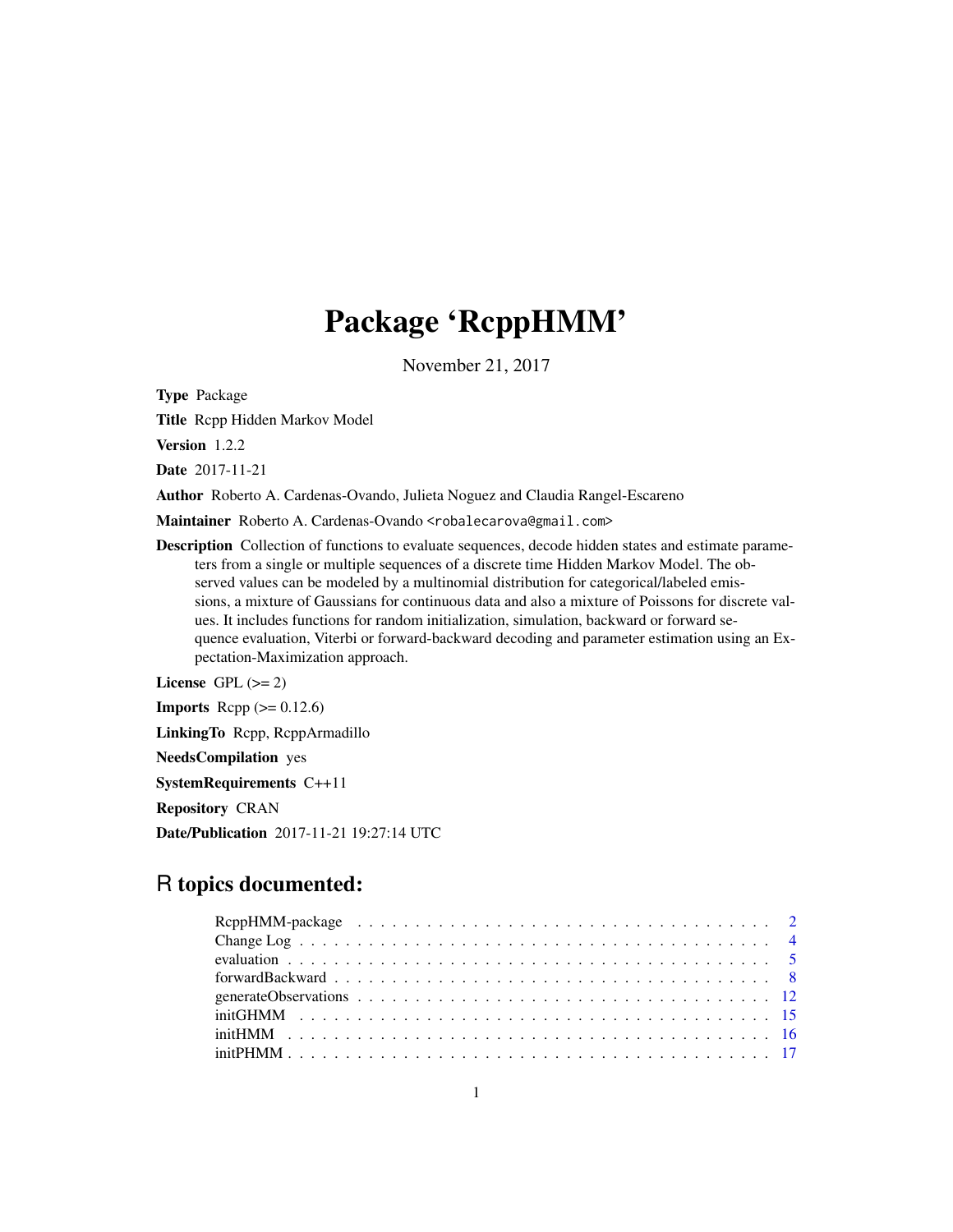<span id="page-1-0"></span>

| Index |  |  |  |  |  |  |  |  |  |  |  |  |  |  |  |  |  | 37 |
|-------|--|--|--|--|--|--|--|--|--|--|--|--|--|--|--|--|--|----|
|       |  |  |  |  |  |  |  |  |  |  |  |  |  |  |  |  |  |    |
|       |  |  |  |  |  |  |  |  |  |  |  |  |  |  |  |  |  |    |
|       |  |  |  |  |  |  |  |  |  |  |  |  |  |  |  |  |  |    |
|       |  |  |  |  |  |  |  |  |  |  |  |  |  |  |  |  |  |    |
|       |  |  |  |  |  |  |  |  |  |  |  |  |  |  |  |  |  |    |
|       |  |  |  |  |  |  |  |  |  |  |  |  |  |  |  |  |  |    |

RcppHMM-package *Overview of Package RcppHMM*

#### <span id="page-1-1"></span>Description

This package can model observations based on hidden Markov models. The observations can be considered to be emitted by a multinomial distribution, A mixture of Gaussians or a mixture of Poissons. It can be used for inference, parameter estimation and simulation.

# Details

The package can be used to represent a discrete-time hidden Markov model. The states can generate categorical (labeled), continuous or discrete observations. The hidden state transition and observations can be randomly generated based on fixed parameters. Also, the inference methods can be used to evaluate sequences or decode the hidden states that generated the observations. Finally, the model parameters can be estimated by a single or multiple observed sequences.

#### Author(s)

Roberto A. Cardenas-Ovando, Julieta Noguez and Claudia Rangel-Escareno

Maintainer: Roberto A. Cardenas-Ovando <robalecarova@gmail.com>

#### References

Bilmes, J.E. (1998). A Gentle Tutorial of the EM Algorithm and its Application to Parameter Estimation for Gaussian Mixture and Hidden Markov Models. *International Computer Science Institute*.

Ibe, O. (2009). Markov processes for stochastic modeling. *Oxford*.

Rabiner, L.R. (1989). A tutorial on hidden Markov models and selected applications in speech recognition. *Proceedings of the IEEE*.

Rabiner L.; Juang, B.H. (1993) Fundamentals of Speech Recognition. *Prentice Hall Signal Processing Series*.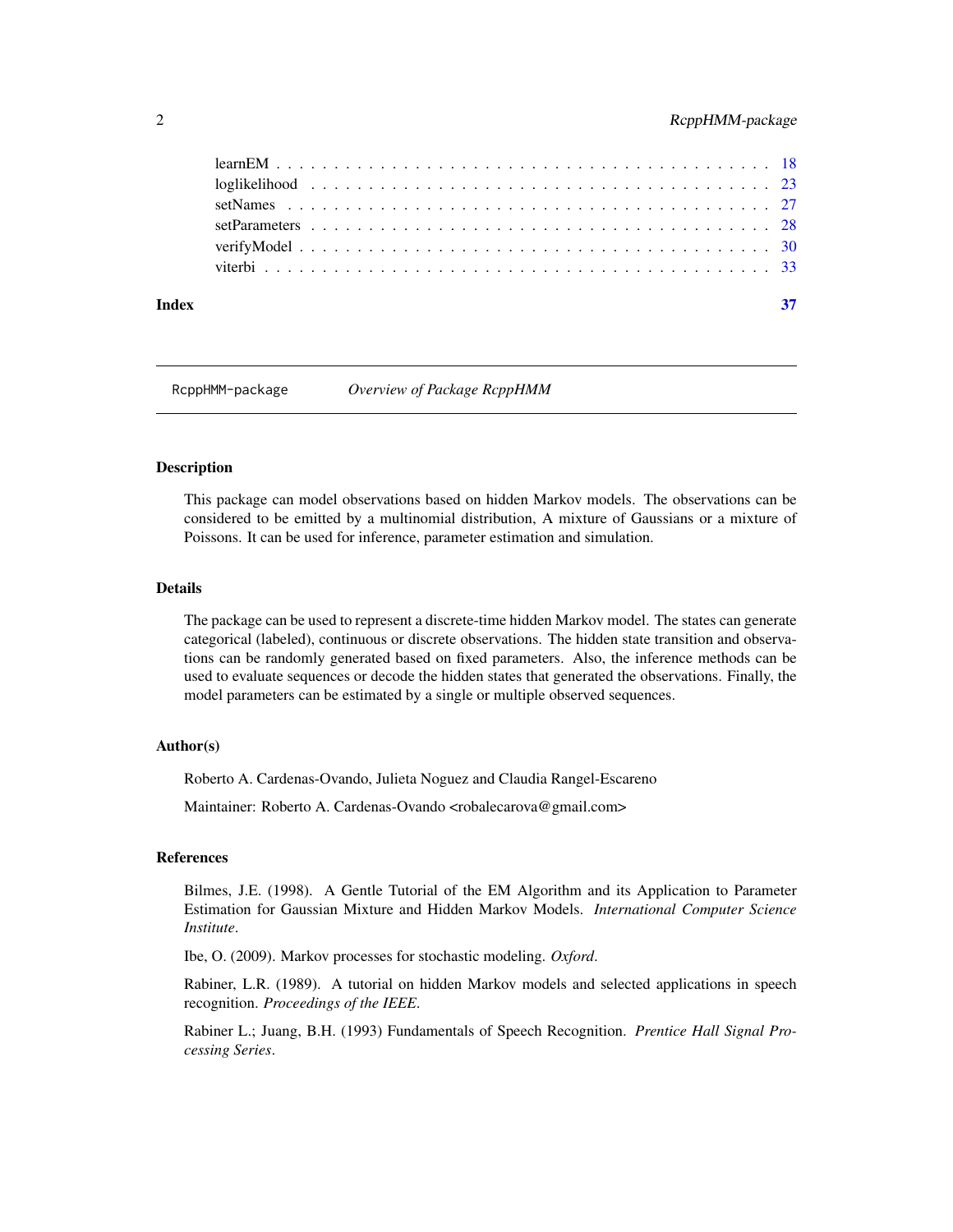# RcppHMM-package 3

```
# Multinomial case
# Set the model parameters to be estimated
n <- c("First","Second")
m <- c("A","T","C","G")
A \leq - matrix(c(0.8, 0.2,0.1,0.9),
            nrow = 2,
            byrow = TRUE)
B <- matrix(c(0.2, 0.2, 0.3, 0.3,
              0.4, 0.4, 0.1, 0.1),
            nrow = 2,byrow = TRUE)
Pi \leq c(0.5, 0.5)params <- list( "Model" = "HMM",
                "StateNames" = n,
                "ObservationNames" = m,
                "A" = A,"B" = B,"Pi" = Pi)# Model parameters validation
HMM <- verifyModel(params)
# Data simulation
# Multiple sequences
set.seed(100)
length <- 100
seqs <- 100
observationSequences<- c()
for(i in 1:seqs){
  Y <- generateObservations(HMM , length)$Y
  observationSequences <- rbind(observationSequences , Y)
}
# New model random initialization
set.seed(1000)
newModel <- initHMM(2,4)
n = c("X1", "X2")m = c("A", "T", "C", "G")# Change model names
newModel <- setNames(newModel,
                        list( "StateNames" = n,
```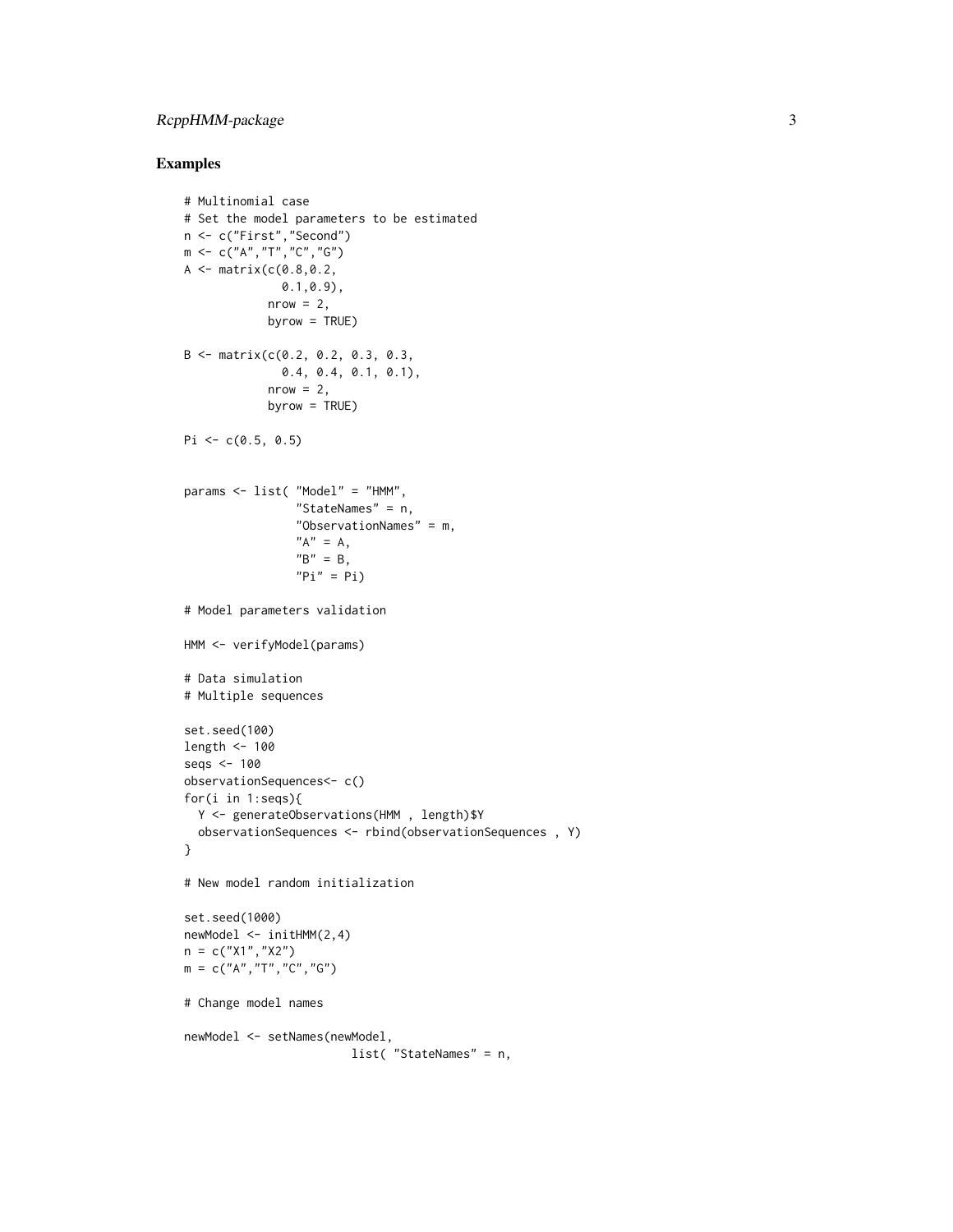```
"ObservationNames" = m) )
# Model parameters estimation
newModel <- learnEM(newModel,
       observationSequences,
        iter=300,
        delta = 1E-8,
        pseudo = 0,
        print = TRUE)
# New sequence simulation to compare the new model
# Data simulation
# Single sequence
Y <- generateObservations(HMM , length)$Y
# Evaluation
evaluation(newModel, Y, "f")
evaluation(newModel, Y, "b")
# Hidden state decoding
hiddenStatesViterbi <- viterbi(newModel, Y)
hiddenStatesFB <- forwardBackward( newModel, Y)
```
Change Log *Changes Made to Package RcppHMM*

### Description

This page contains a listing of recent changes made to the package.

# Details

- 1. More examples were added to some functions. (November 2017)
- 2. Since there are different classes of HMMs and each of them with the same algorithms, a verification step was added to avoid memory leaks and variable compatibility. (May 2017)
- 3. The class of HMM with observations being modelled by a Gaussian Mixture Model (GHMM) was updated to have also a multivariate version (see [initGHMM](#page-14-1)). (July 2017)
- 4. The emission matrix of the GHMM model was divided into two parameters: Mu and Sigma. Mu is now a 2D matrix with number of rows equal to the dimensionality of the observation vector and the number of columns equal to the number of hidden states. Sigma is now a 3D matrix with number of rows and columns equal to the the dimensionality of the observation vector and the number of slices equal to the number of hidden states (see [initGHMM](#page-14-1)). (July 2017)

<span id="page-3-0"></span>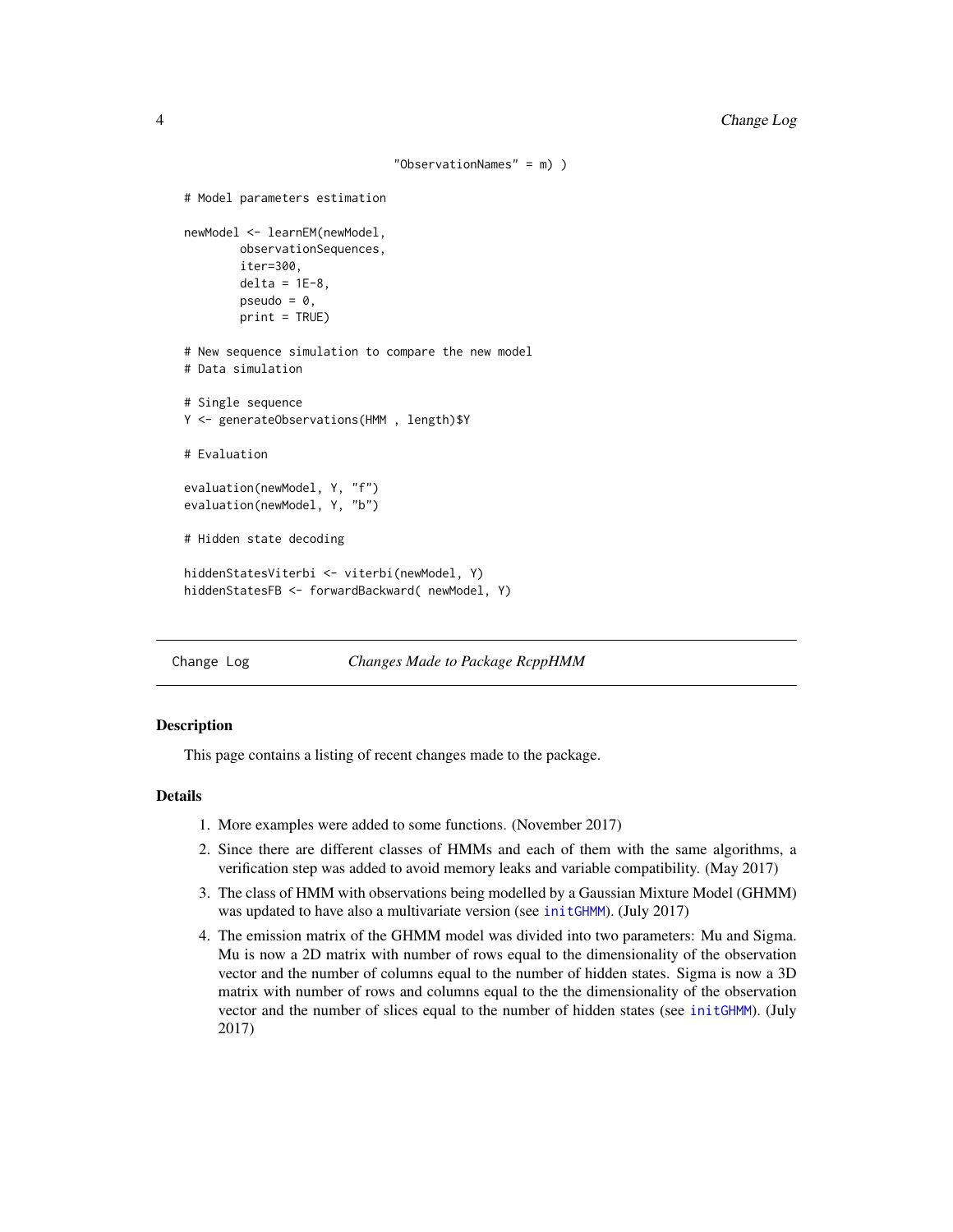<span id="page-4-1"></span><span id="page-4-0"></span>

#### Description

This function computes the log-likelihood of an observed sequence being generated by a hidden Markov model with fixed parameters.

# Usage

evaluation(hmm , sequence , method = "f" )

# Arguments

| hmm      | a list with the necessary variables to define a hidden Markov model.                        |  |
|----------|---------------------------------------------------------------------------------------------|--|
| sequence | sequence of observations to be evaluated. HMM and PHMM use a vector.<br>GHMM uses a matrix. |  |
| method   | method specified to perform the evaluation                                                  |  |

# Details

The methods to be selected can be "f" for the forward algorithm or "b" for the backward algorithm. GHMM uses a matrix with the variables as rows and consecutive observations in the columns.

# Value

A value that represents the log-likelihood of the sequence given the hiddden Markov model.

#### References

Cited references are listed on the [RcppHMM](#page-1-1) manual page.

#### See Also

[generateObservations](#page-11-1) , [verifyModel](#page-29-1) , [loglikelihood](#page-22-1)

# Examples

```
## Values for a hidden Markov model with categorical observations
# Set the model parameters
n <- c("First","Second")
m \leq C("A", "T", "C", "G")A <- matrix(c(0.8,0.2,
              0.1,0.9),
            nrow = 2,
            byrow = TRUE)
```
 $B \leq -$  matrix(c(0.2, 0.2, 0.3, 0.3,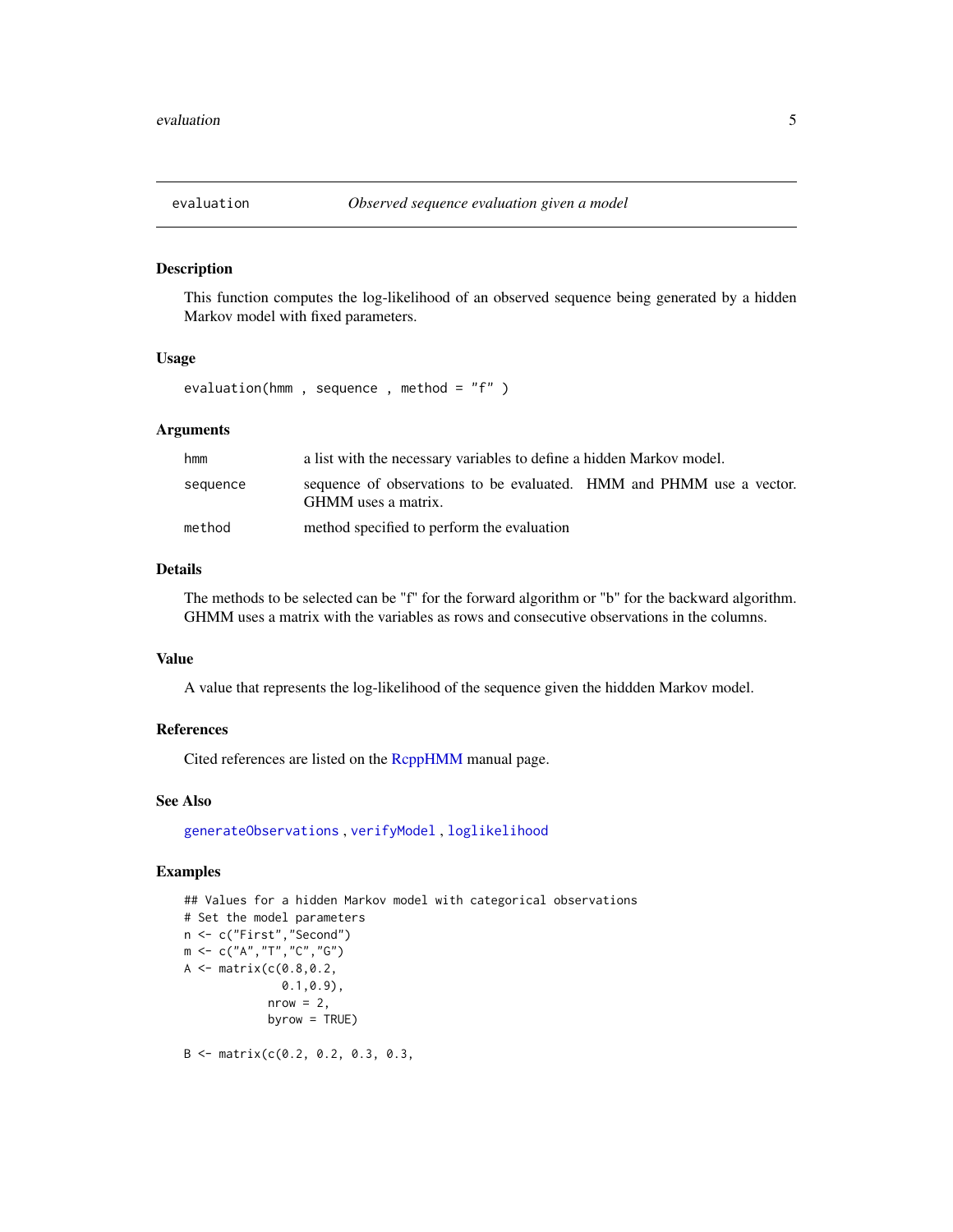```
0.4, 0.4, 0.1, 0.1),
            nrow = 2,
            byrow = TRUE)
Pi \leq c(0.5, 0.5)params <- list( "Model" = "HMM",
                "StateNames" = n,
                "ObservationNames" = m,
                "A" = A,"B" = B,"Pi" = Pi)HMM <- verifyModel(params)
# Data simulation
set.seed(100)
length <- 100
observationSequence <- generateObservations(HMM, length)
#Sequence evaluation
# It assumes that it will be evaluated using the forward algorithm
evaluation(HMM, observationSequence$Y)
# The user sets the backward algorithm to evaluate the algorithm
evaluation(HMM, observationSequence$Y, "b")
## Values for a hidden Markov model with discrete observations
n <- c("Low","Normal","High")
A \leftarrow matrix(c(0.5, 0.3, 0.2,0.2, 0.6, 0.2,
              0.1, 0.3, 0.6),
            ncol=length(n), byrow=TRUE)
B <- c(2600, # First distribution with mean 2600
       2700, # Second distribution with mean 2700
       2800) # Third distribution with mean 2800
Pi <- rep(1/length(n), length(n))
HMM.discrete <- verifyModel(list("Model"="PHMM", "StateNames" = n, "A" = A, "B" = B, "Pi" = Pi))
# Data simulation
set.seed(100)
length <- 100
observationSequence <- generateObservations(HMM.discrete, length)
#Sequence evaluation
# It assumes that it will be evaluated using the forward algorithm
```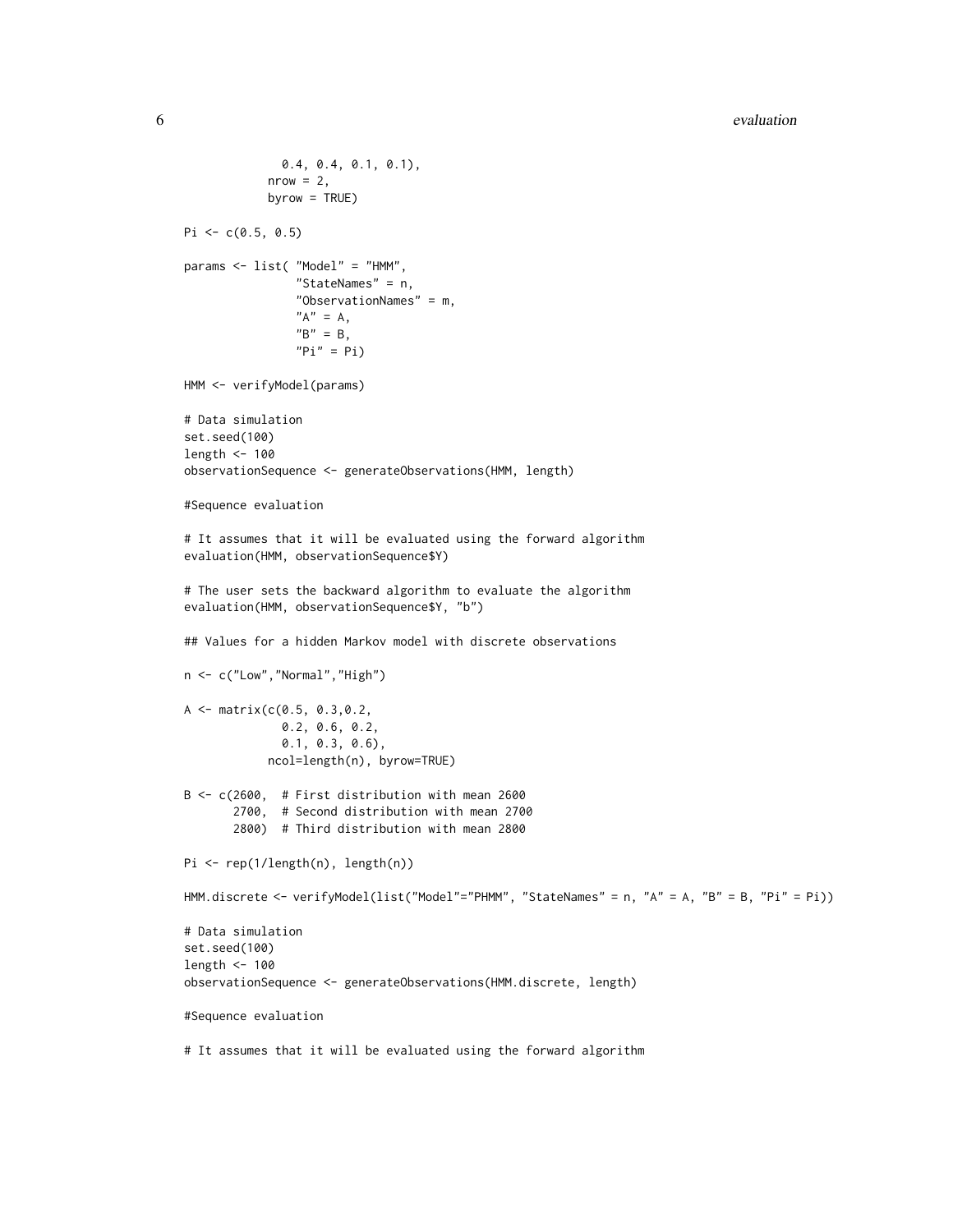#### evaluation 7 and 2008 and 2008 and 2008 and 2008 and 2008 and 2008 and 2008 and 2008 and 2008 and 2008 and 200

```
evaluation(HMM.discrete, observationSequence$Y)
# The user sets the backward algorithm to evaluate the algorithm
evaluation(HMM.discrete, observationSequence$Y, "b")
## Values for a hidden Markov model with continuous observations
# Number of hidden states = 3
# Univariate gaussian mixture model
N = c("Low", "Normal", "High")A <- matrix(c(0.5, 0.3,0.2,
              0.2, 0.6, 0.2,
              0.1, 0.3, 0.6),
            ncol= length(N), byrow = TRUE)
Mu <- matrix(c(0, 50, 100), ncol = length(N))
Sigma <- array(c(144, 400, 100), dim = c(1,1,length(N)))
Pi <- rep(1/length(N), length(N))
HMM.cont.univariate <- verifyModel(list( "Model"="GHMM",
                                          "StateNames" = N,
                                          "A" = A,
                                          M'' = Mu,
                                          "Sigma" = Sigma,
                                          "Pi" = Pi)# Data simulation
set.seed(100)
length <- 100
observationSequence <- generateObservations(HMM.cont.univariate, length)
#Sequence evaluation
# It assumes that it will be evaluated using the forward algorithm
evaluation(HMM.cont.univariate, observationSequence$Y)
# The user sets the backward algorithm to evaluate the algorithm
evaluation(HMM.cont.univariate, observationSequence$Y, "b")
## Values for a hidden Markov model with continuous observations
# Number of hidden states = 2
# Multivariate gaussian mixture model
# Observed vector with dimensionality of 3
N = c("X1", "X2")M < -3# Same number of dimensions
Sigma \leq array(0, dim = c(M, M, length(N)))
Sigma[,,1] <- matrix(c(1.0,0.8,0.8,
                       0.8,1.0,0.8,
                       0.8, 0.8, 1.0, ncol = M,
                     byrow = TRUE)
Signa[,, 2] <- matrix(c(1.0, 0.4, 0.6,
```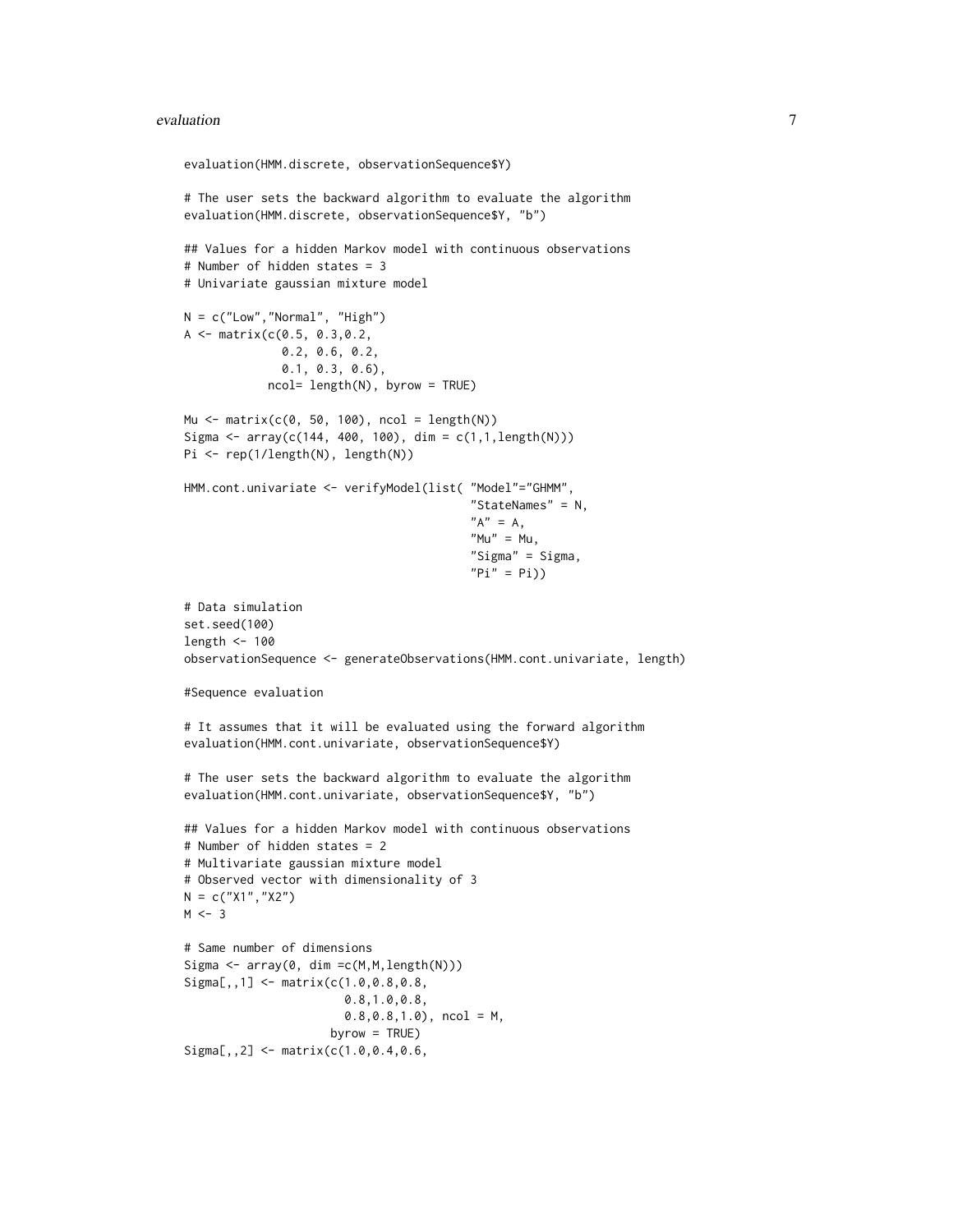```
0.4,1.0,0.8,
                       0.6, 0.8, 1.0, ncol = M,
                     byrow = TRUE)
Mu \leq matrix(c(0, 5, 5)10, 0,
               5, 10),
             nrow = M,
             byrow = TRUE)
A \leq - matrix(c(0.6, 0.4,
              0.3, 0.7),
            ncol = length(N),
            byrow = TRUE)
Pi \leq c(0.5, 0.5)
HMM.cont.multi <- verifyModel(list( "Model" = "GHMM",
                                     "StateNames" = N,
                                     "A" = A,"Mu" = Mu,"Sigma" = Sigma,
                                     "Pi" = Pi)# Data simulation
set.seed(100)
length <- 100
observationSequence <- generateObservations(HMM.cont.multi, length)
#Sequence evaluation
# It assumes that it will be evaluated using the forward algorithm
evaluation(HMM.cont.multi, observationSequence$Y)
# The user sets the backward algorithm to evaluate the algorithm
evaluation(HMM.cont.multi, observationSequence$Y, "b")
```
<span id="page-7-1"></span>

| forwardBackward | Forward-backward algortihm for hidden state decoding |  |
|-----------------|------------------------------------------------------|--|
|-----------------|------------------------------------------------------|--|

# Description

Function used to get the most likely hidden states at each observation in the provided sequence.

# Usage

forwardBackward(hmm, sequence)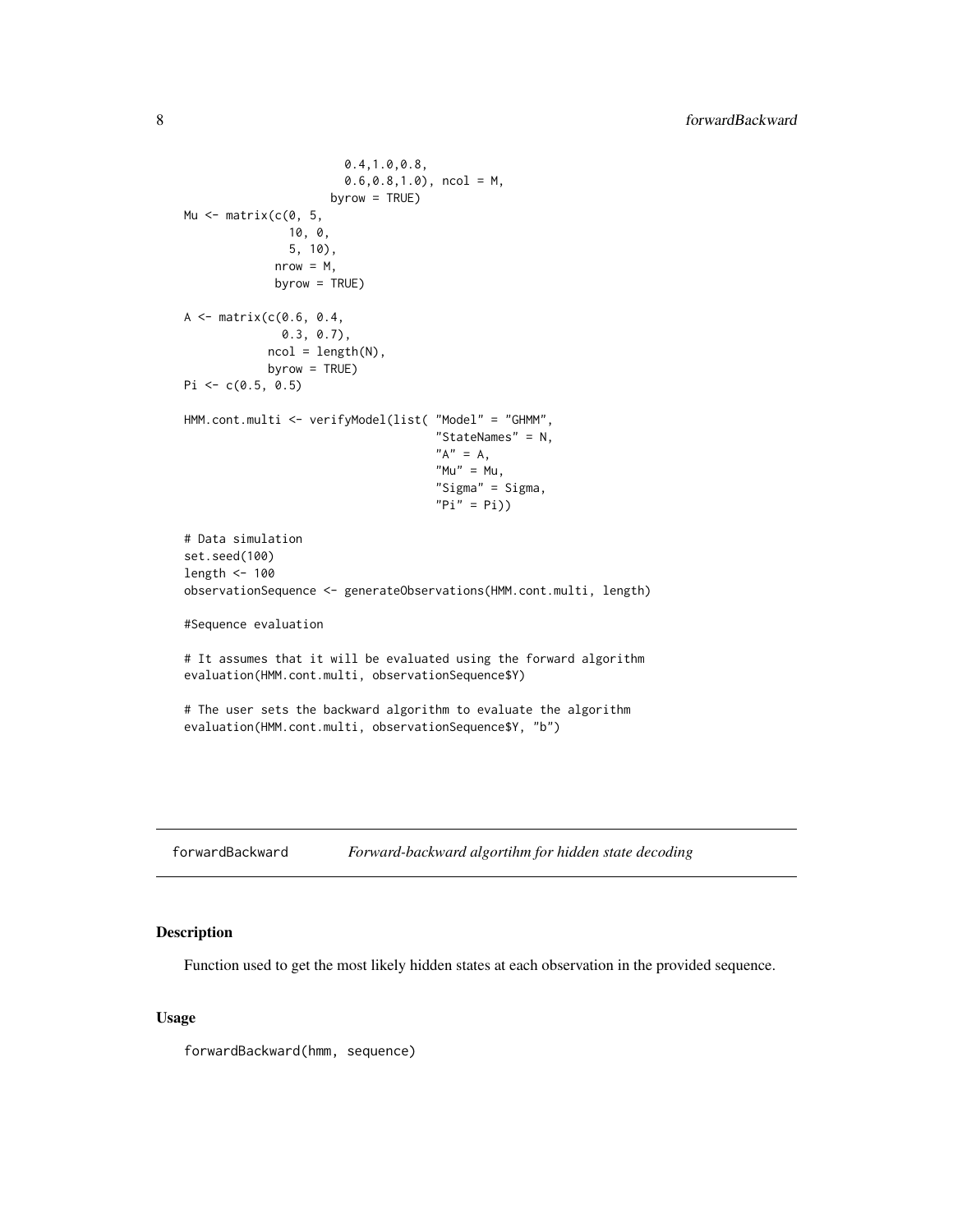# <span id="page-8-0"></span>Arguments

| hmm      | a list with the necessary variables to define a hidden Markov model.    |
|----------|-------------------------------------------------------------------------|
| sequence | sequence of observations to be decoded. HMM and PHMM use a vector. GHMM |
|          | uses a matrix.                                                          |

# Details

GHMM uses a matrix with the variables as rows and consecutive observations in the columns.

# Value

A vector of hidden states in the traveled path of observations.

#### References

Cited references are listed on the [RcppHMM](#page-1-1) manual page.

# See Also

[generateObservations](#page-11-1) , [verifyModel](#page-29-1) , [viterbi](#page-32-1)

```
## Values for a hidden Markov model with categorical observations
# Set the model parameters
n <- c("First","Second")
m \leq -c("A", "T", "C", "G")A \leq - matrix(c(0.8, 0.2,0.1,0.9),
            nrow = 2,
            byrow = TRUE)
B <- matrix(c(0.2, 0.2, 0.3, 0.3,
              0.4, 0.4, 0.1, 0.1),
            nrow = 2,
            byrow = TRUE)
Pi \leq c(0.5, 0.5)params <- list( "Model" = "HMM",
                "StateNames" = n,
                "ObservationNames" = m,
                "A" = A,"B" = B,"Pi" = Pi)HMM <- verifyModel(params)
# Data simulation
set.seed(100)
length <- 100
```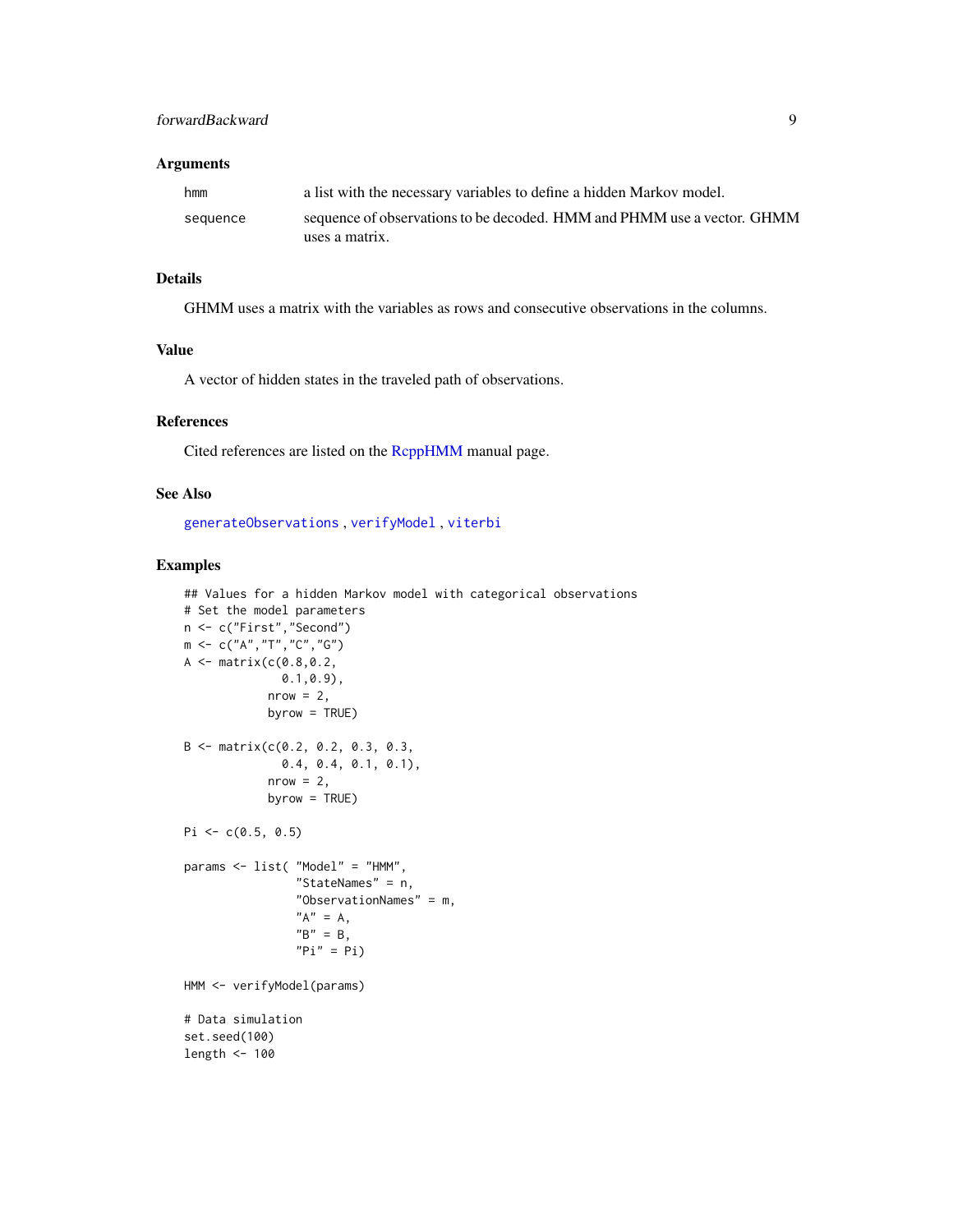```
observationSequence <- generateObservations(HMM, length)
#Sequence decoding
hiddenStates <- forwardBackward(HMM, observationSequence$Y)
print(hiddenStates)
## Values for a hidden Markov model with discrete observations
n <- c("Low","Normal","High")
A <- matrix(c(0.5, 0.3,0.2,
              0.2, 0.6, 0.2,
              0.1, 0.3, 0.6),
            ncol=length(n), byrow=TRUE)
B <- c(2600, # First distribution with mean 2600
       2700, # Second distribution with mean 2700
       2800) # Third distribution with mean 2800
Pi <- rep(1/length(n), length(n))
HMM.discrete <- verifyModel(list("Model"="PHMM", "StateNames" = n, "A" = A, "B" = B, "Pi" = Pi))
# Data simulation
set.seed(100)
length <- 100
observationSequence <- generateObservations(HMM.discrete, length)
#Sequence decoding
hiddenStates <- forwardBackward(HMM.discrete, observationSequence$Y)
print(hiddenStates)
## Values for a hidden Markov model with continuous observations
# Number of hidden states = 3
# Univariate gaussian mixture model
N = c("Low", "Normal", "High")A \leq - matrix(c(0.5, 0.3,0.2,
              0.2, 0.6, 0.2,
              0.1, 0.3, 0.6),
            ncol= length(N), byrow = TRUE)
Mu <- matrix(c(0, 50, 100), ncol = length(N))
Sigma <- array(c(144, 400, 100), dim = c(1,1,length(N)))
Pi <- rep(1/length(N), length(N))
HMM.cont.univariate <- verifyModel(list( "Model"="GHMM",
                                         "StateNames" = N,
                                         "A" = A,M'' = Mu,
                                         "Sigma" = Sigma,
                                         "Pi" = Pi))
```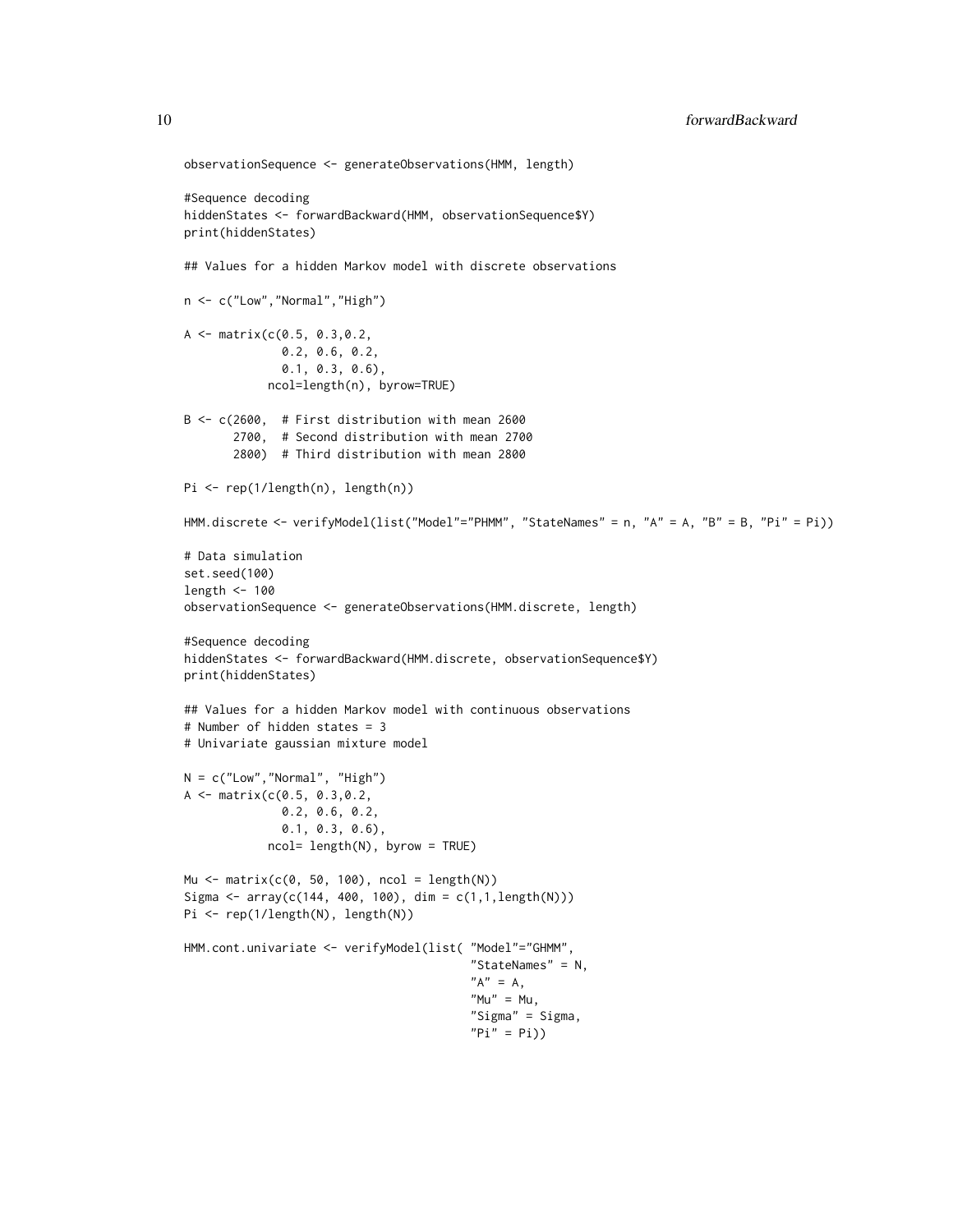# forwardBackward 11

```
# Data simulation
set.seed(100)
length <- 100
observationSequence <- generateObservations(HMM.cont.univariate, length)
#Sequence decoding
hiddenStates <- forwardBackward(HMM.cont.univariate, observationSequence$Y)
print(hiddenStates)
## Values for a hidden Markov model with continuous observations
# Number of hidden states = 2
# Multivariate gaussian mixture model
# Observed vector with dimensionality of 3
N = c("X1", "X2")M < -3# Same number of dimensions
Sigma <- array(0, dim =c(M,M,length(N)))
Sigma[,,1] <- matrix(c(1.0,0.8,0.8,
                       0.8,1.0,0.8,
                       0.8,0.8,1.0), ncol = M,
                     byrow = TRUE)
Sigma[,,2] <- matrix(c(1.0,0.4,0.6,
                       0.4,1.0,0.8,
                       0.6,0.8,1.0), ncol = M,
                     byrow = TRUE)
Mu \leq matrix(c(0, 5,
              10, 0,
               5, 10),
             nrow = M,
             byrow = TRUE)
A <- matrix(c(0.6, 0.4,
              0.3, 0.7),
            ncol = length(N),
            byrow = TRUE)
Pi \leq c(0.5, 0.5)HMM.cont.multi <- verifyModel(list( "Model" = "GHMM",
                                    "StateNames" = N,
                                    "A" = A,"Mu" = Mu,"Sigma" = Sigma,
                                    "Pi" = Pi)# Data simulation
set.seed(100)
length <- 100
observationSequence <- generateObservations(HMM.cont.multi, length)
#Sequence decoding
hiddenStates <- forwardBackward(HMM.cont.multi, observationSequence$Y)
print(hiddenStates)
```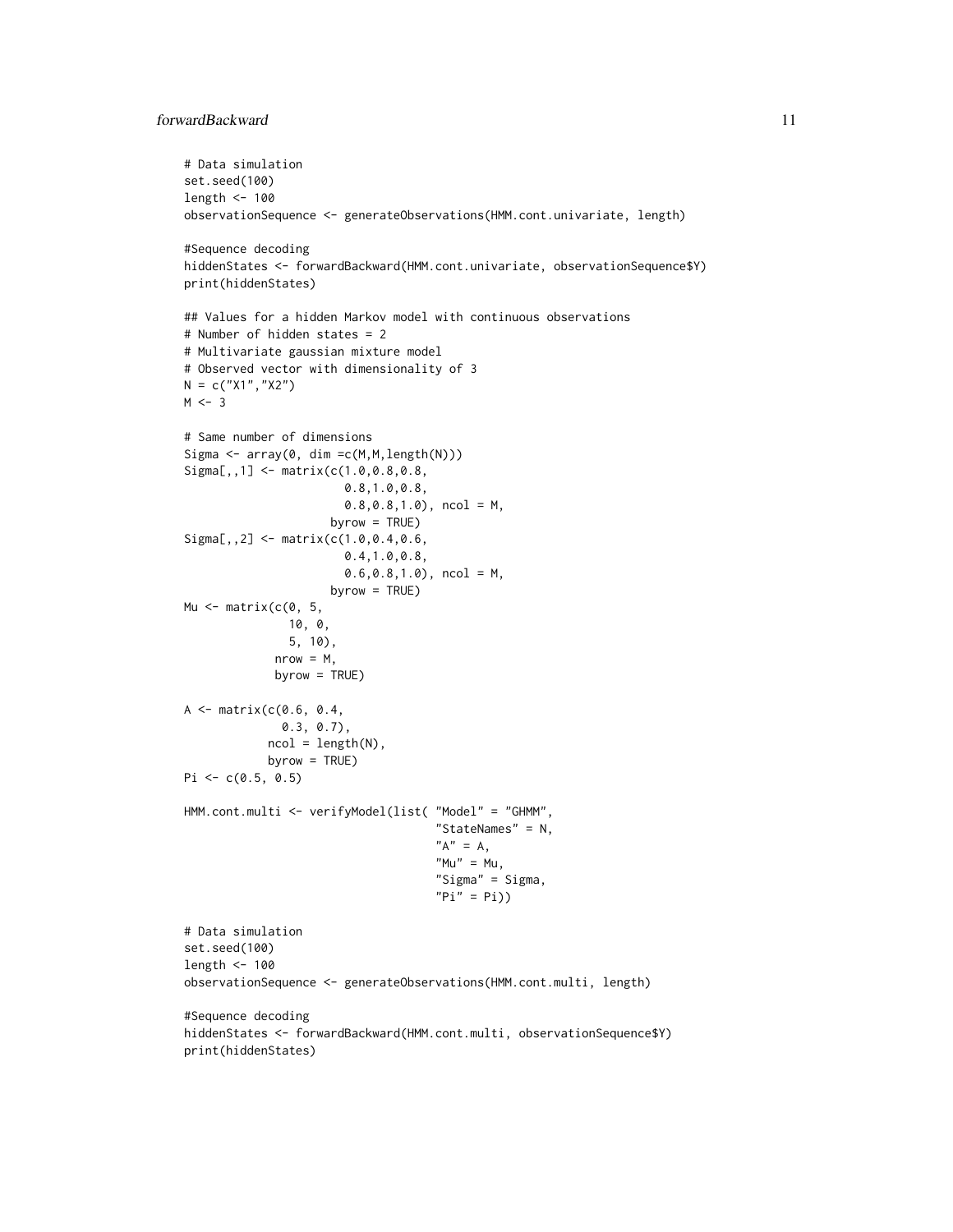<span id="page-11-1"></span><span id="page-11-0"></span>generateObservations *Generate observations given a model*

# Description

Function used to generate simulated observations given a hidden Markov model.

#### Usage

generateObservations(hmm, length)

# Arguments

| hmm    | a list with the necessary variables to define a hidden Markov model. |
|--------|----------------------------------------------------------------------|
| length | the number of observations will be generated.                        |

# Value

A ["list"](#page-0-0) that contains the generated observations and the hidden state that generated it.

| X | a vector representing the path of hidden states. |                                                                      |  |
|---|--------------------------------------------------|----------------------------------------------------------------------|--|
|   | matrix.                                          | generated observations. HMM and PHMM return a vector. GHMM returns a |  |

```
## Values for a hidden Markov model with categorical observations
# Set the model parameters
n <- c("First","Second")
m <- c("A","T","C","G")
A <- matrix(c(0.8,0.2,
              0.1,0.9),
            nrow = 2,
            byrow = TRUE)
B \le - matrix(c(0.2, 0.2, 0.3, 0.3,
              0.4, 0.4, 0.1, 0.1),
            nrow = 2,
            byrow = TRUE)
Pi \leq c(0.5, 0.5)params <- list( "Model" = "HMM",
                "StateNames" = n,
                "ObservationNames" = m,
                "A" = A,"B" = B,
```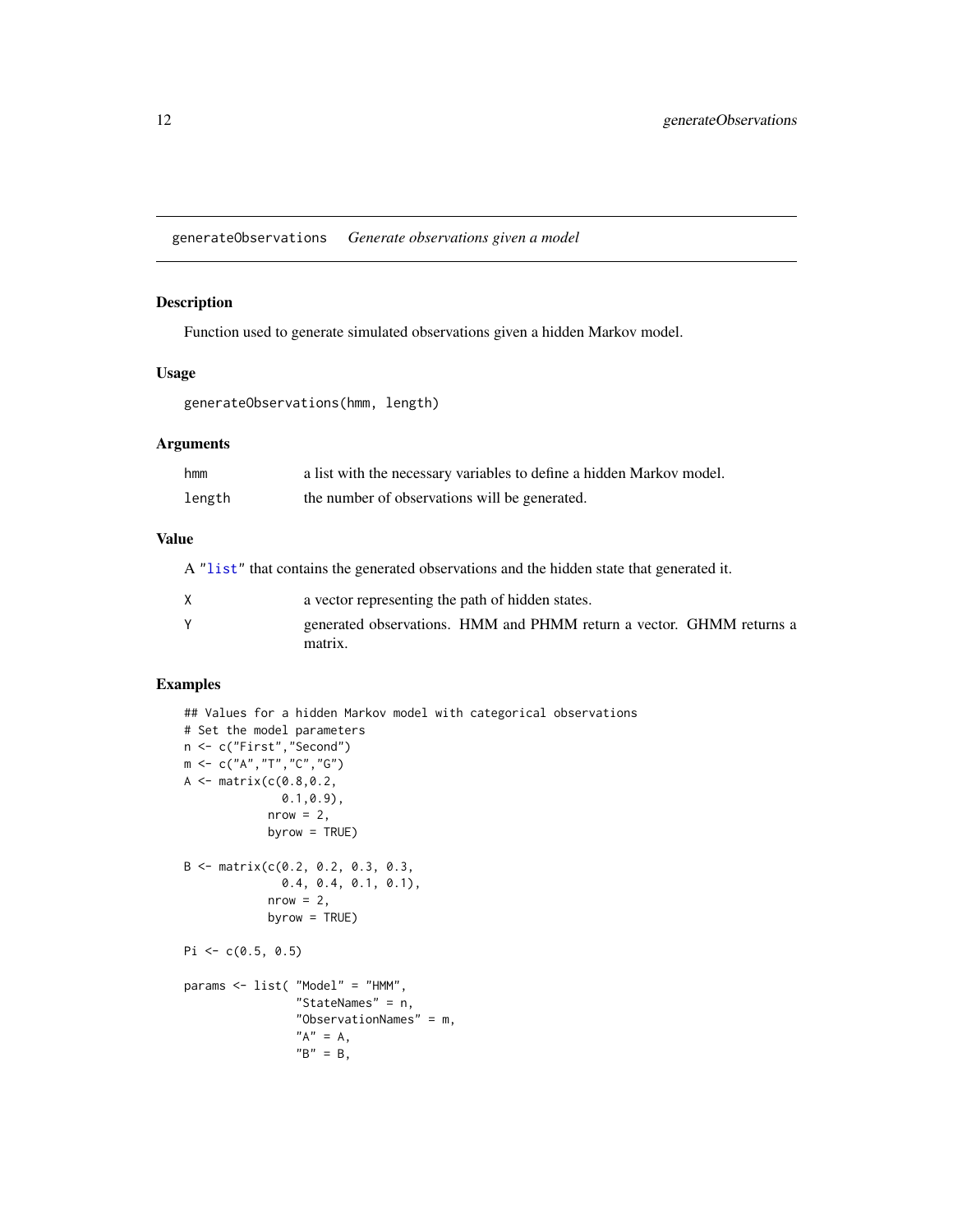```
"Pi" = Pi)
```
HMM <- verifyModel(params)

```
# Data simulation
set.seed(100)
length <- 100
observationSequence <- generateObservations(HMM, length)
# Observed data
head(observationSequence$Y)
# Hidden states path
head(observationSequence$X)
```

```
## Values for a hidden Markov model with discrete observations
n <- c("Low","Normal","High")
A <- matrix(c(0.5, 0.3,0.2,
              0.2, 0.6, 0.2,
              0.1, 0.3, 0.6),
            ncol=length(n), byrow=TRUE)
B <- c(2600, # First distribution with mean 2600
       2700, # Second distribution with mean 2700
       2800) # Third distribution with mean 2800
Pi <- rep(1/length(n), length(n))
HMM.discrete <- verifyModel(list("Model"="PHMM", "StateNames" = n, "A" = A, "B" = B, "Pi" = Pi))
# Data simulation
set.seed(100)
length <- 100
observationSequence <- generateObservations(HMM.discrete, length)
# Observed data
head(observationSequence$Y)
# Hidden states path
head(observationSequence$X)
## Values for a hidden Markov model with continuous observations
# Number of hidden states = 3
# Univariate gaussian mixture model
```

```
N = c("Low","Normal", "High")
A <- matrix(c(0.5, 0.3,0.2,
              0.2, 0.6, 0.2,
              0.1, 0.3, 0.6),
            ncol= length(N), byrow = TRUE)
Mu <- matrix(c(0, 50, 100), ncol = length(N))
```

```
Sigma \leq array(c(144, 400, 100), dim = c(1,1,length(N)))
```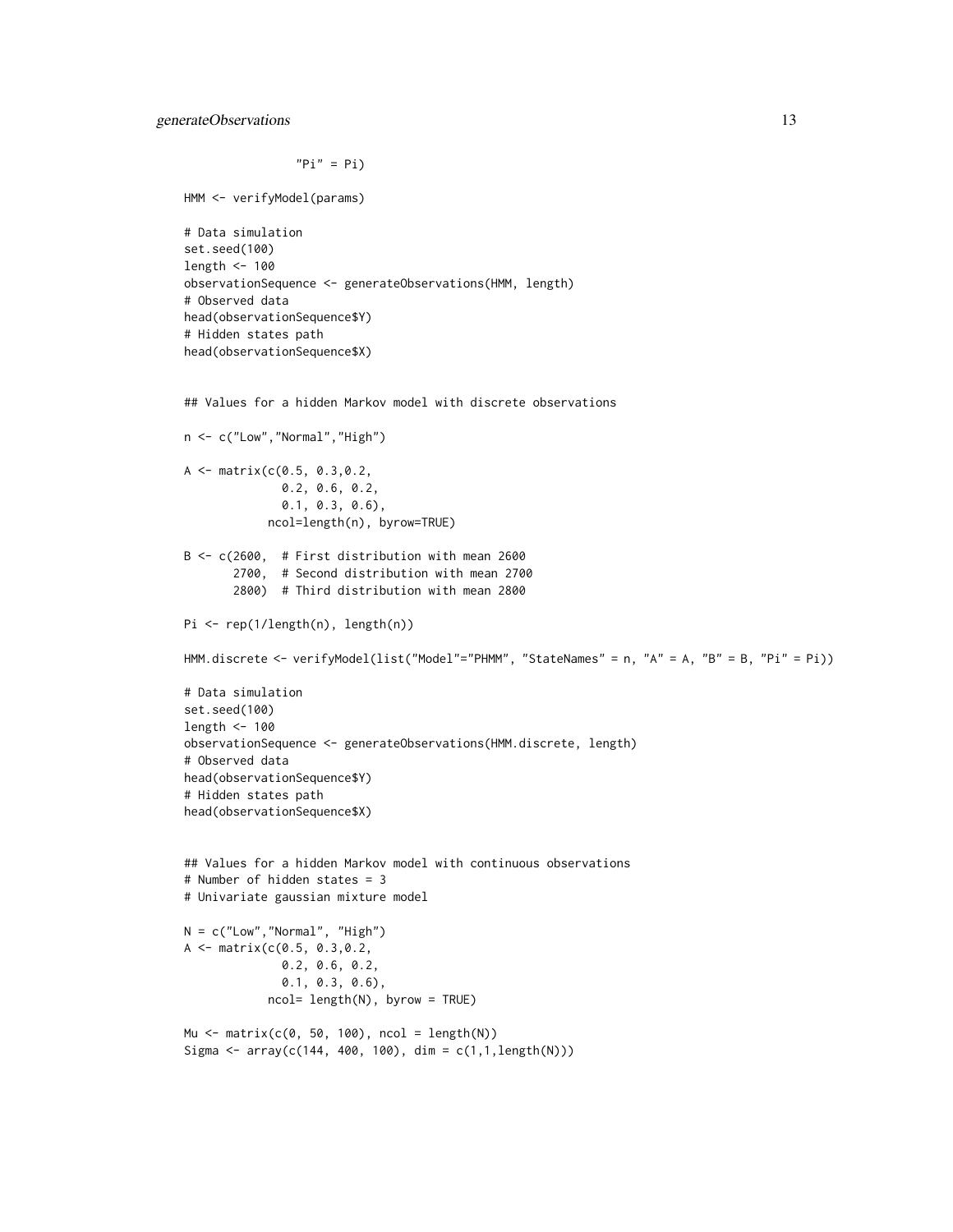```
Pi <- rep(1/length(N), length(N))
HMM.cont.univariate <- verifyModel(list( "Model"="GHMM",
                                          "StateNames" = N,
                                          "A" = A,M'''' = Mu,
                                          "Sigma" = Sigma,
                                          "Pi" = Pi)# Data simulation
set.seed(100)
length <- 100
observationSequence <- generateObservations(HMM.cont.univariate, length)
# Observed data
observationSequence$Y[,1:6]
# Hidden states path
head(observationSequence$X)
## Values for a hidden Markov model with continuous observations
# Number of hidden states = 2
# Multivariate gaussian mixture model
# Observed vector with dimensionality of 3
N = c("X1","X2")
M < -3# Same number of dimensions
Sigma \leq array(0, dim = c(M, M, length(N)))
Sigma[,,1] <- matrix(c(1.0,0.8,0.8,
                       0.8,1.0,0.8,
                       0.8,0.8,1.0), ncol = M,
                     byrow = TRUE)
Sigma[,,2] <- matrix(c(1.0,0.4,0.6,
                       0.4,1.0,0.8,
                       0.6, 0.8, 1.0, ncol = M,
                     byrow = TRUE)
Mu \leq matrix(c(0, 5,
               10, 0,
               5, 10),
             nrow = M,
             byrow = TRUE)
A <- matrix(c(0.6, 0.4,
              0.3, 0.7),
            ncol = length(N),
            byrow = TRUE)
Pi \leq c(0.5, 0.5)
HMM.cont.multi <- verifyModel(list( "Model" = "GHMM",
                                     "StateNames" = N,
                                     "A" = A,"Mu" = Mu,"Sigma" = Sigma,
```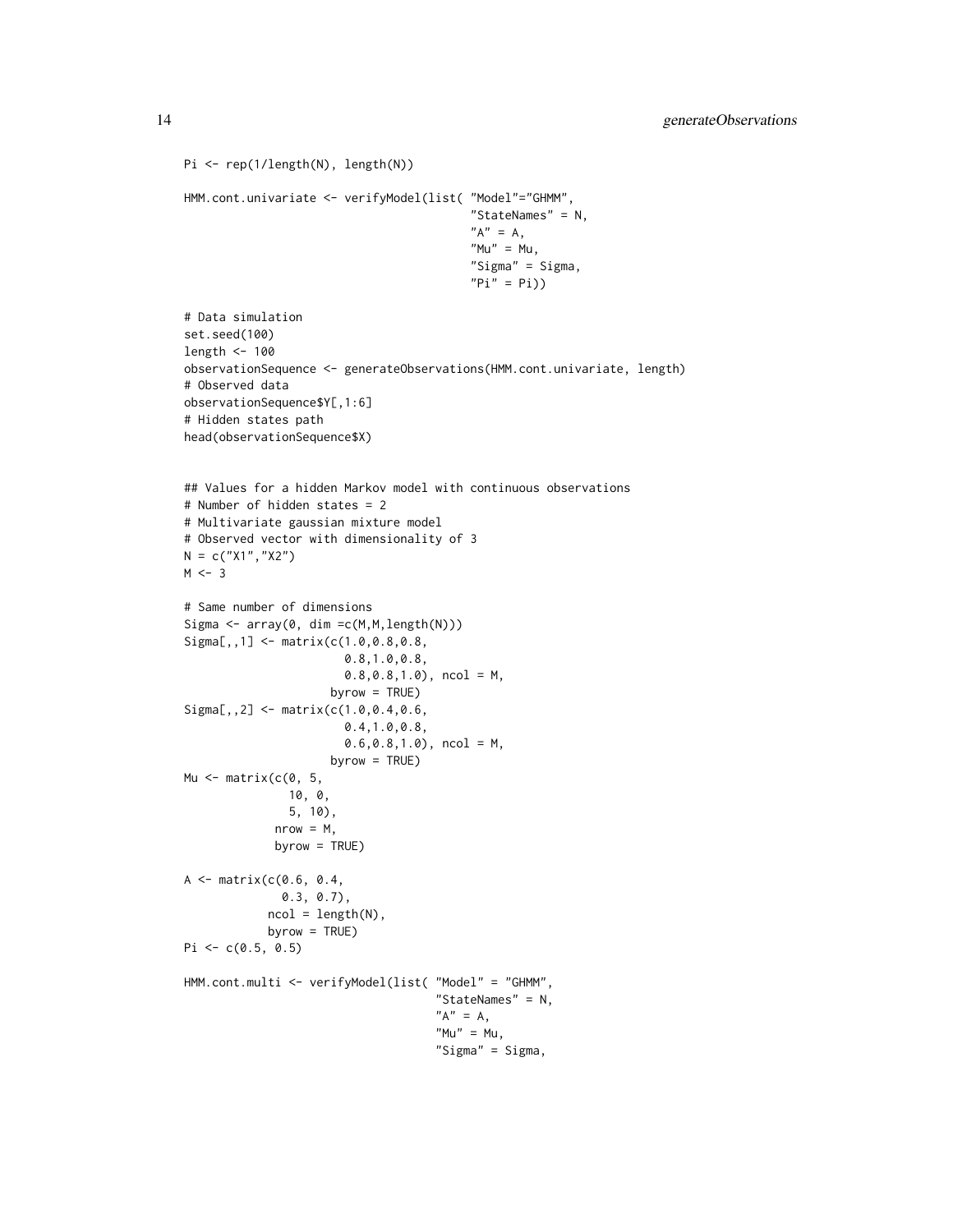#### <span id="page-14-0"></span>initGHMM 15

```
"Pi" = Pi)
```
# Data simulation set.seed(100) length <- 100 observationSequence <- generateObservations(HMM.cont.multi, length) # Observed data observationSequence\$Y[,1:6] # Hidden states path head(observationSequence\$X)

<span id="page-14-1"></span>

initGHMM *Random Initialization for a Hidden Markov Model with emissions modeled as continuous variables*

# Description

Function used to generate a hidden Markov model with continuous variables and random parameters. This method allows using the univariate version of a Gaussian Mixture Model when setting m  $= 1$ . The code for the methods with categorical values or discrete data can be viewed in ["initHMM"](#page-15-1) and ["initPHMM"](#page-16-1), respectively.

# Usage

initGHMM(n,m)

# Arguments

| the number of hidden states to use.                                                                |
|----------------------------------------------------------------------------------------------------|
| the number of variables generated by the hidden states (Dimensionality of the<br>bbserved vector). |

# Value

A ["list"](#page-0-0) that contains the required values to specify the model.

| Model      | it specifies that the observed values are to be modeled as a Gaussian mixture<br>model.                                            |
|------------|------------------------------------------------------------------------------------------------------------------------------------|
| StateNames | the set of hidden state names.                                                                                                     |
| A          | the transition probabilities matrix.                                                                                               |
| Mu         | a matrix of means of the observed variables (rows) in each states (columns).                                                       |
| Sigma      | a 3D matrix that has the covariance matrix of each state. The number of slices<br>is equal to the maximum number of hidden states. |
| Pi         | the initial probability vector.                                                                                                    |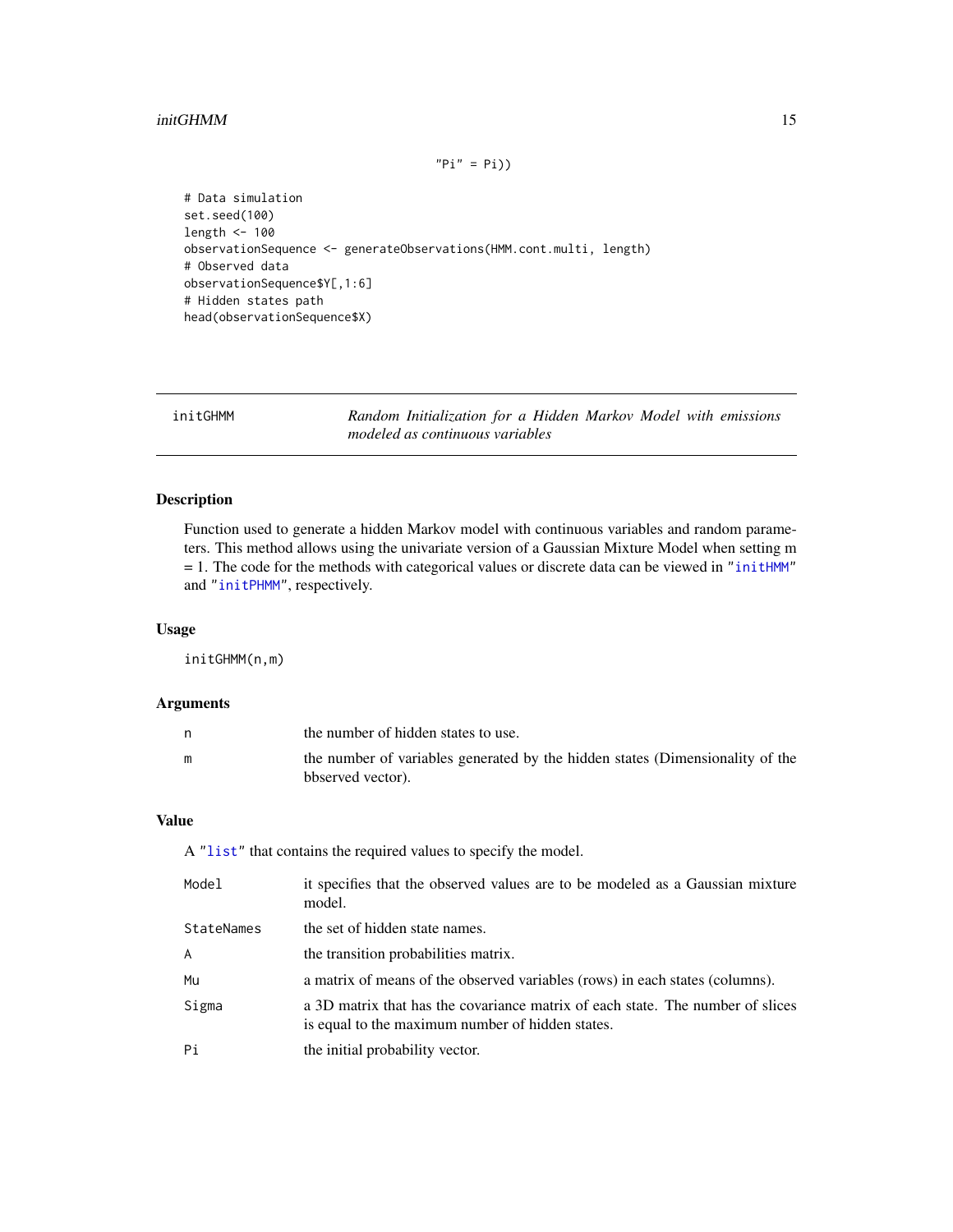#### 16 initHMM

# References

Cited references are listed on the [RcppHMM](#page-1-1) manual page.

# Examples

```
n < -3m \le -5model <- initGHMM(n, m)
print(model)
```
<span id="page-15-1"></span>

| initHMM | Random Initialization for a Hidden Markov Model with emissions |  |  |  |
|---------|----------------------------------------------------------------|--|--|--|
|         | modeled as categorical variables                               |  |  |  |

# Description

Function used to generate a hidden Markov model with categorical variables and random parameters. The code for the methods with continuous values or discrete data can be viewed in ["initGHMM"](#page-14-1) and ["initPHMM"](#page-16-1), respectively.

### Usage

initHMM(n, m)

# Arguments

| the number of hidden states to use.                                        |
|----------------------------------------------------------------------------|
| the number of possible categories (labels) generated by the hidden states. |

# Value

A ["list"](#page-0-0) that contains the required values to specify the model.

| Model                          | it specifies that the observed values are to be modeled as a multinomial distribu-<br>tion. |
|--------------------------------|---------------------------------------------------------------------------------------------|
| StateNames<br>ObservationNames | the set of hidden state names.                                                              |
|                                | the set of possible observed values.                                                        |
| $\overline{A}$                 | the transition probabilities matrix.                                                        |
| B                              | the emission probabilities matrix.                                                          |
| Pi                             | the initial probability vector.                                                             |

# References

Cited references are listed on the [RcppHMM](#page-1-1) manual page.

<span id="page-15-0"></span>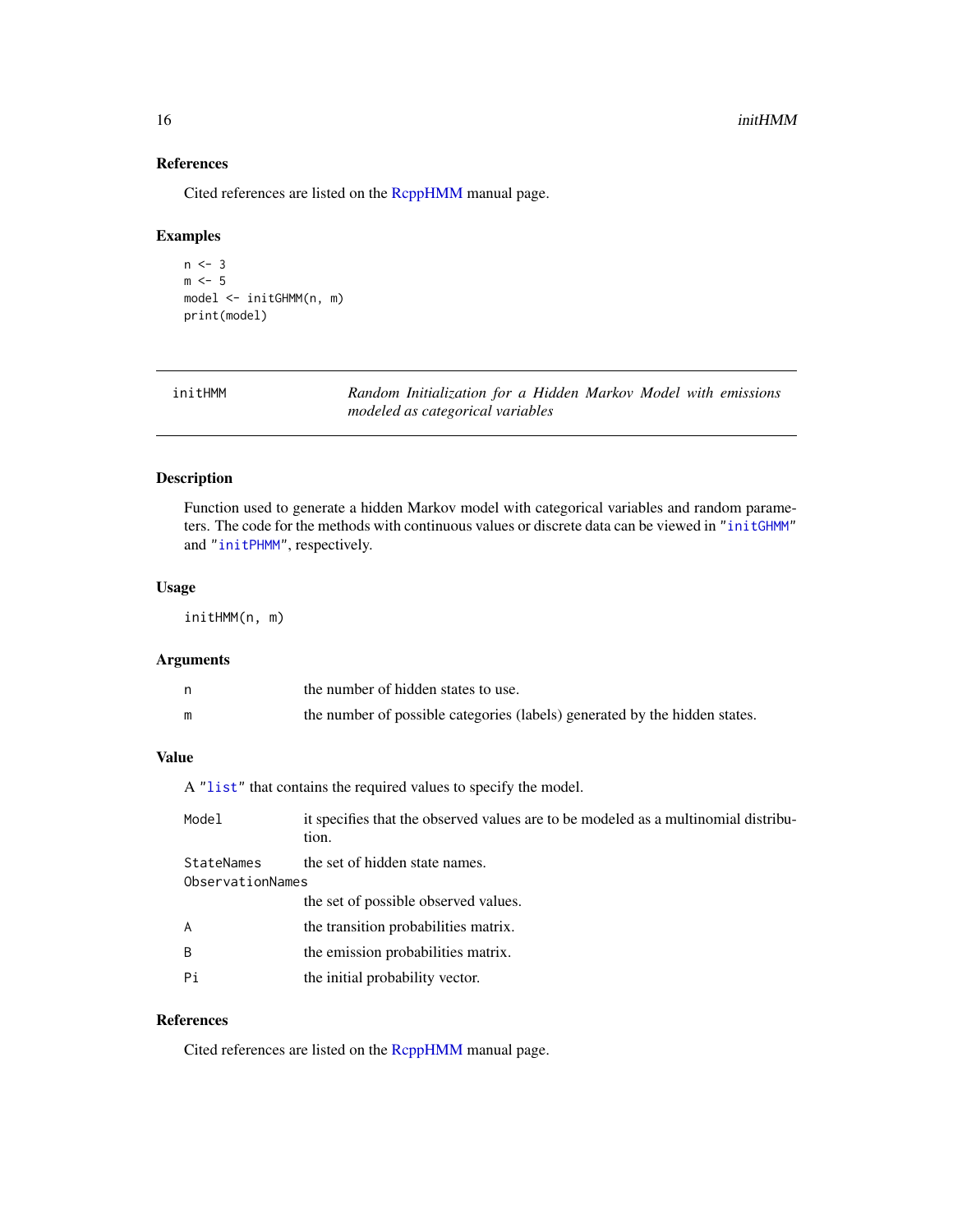#### <span id="page-16-0"></span> $\mu$ init $\rm PHMM$  17

# Examples

```
n < -2m < -2model <- initHMM(n,m)
print(model)
```
<span id="page-16-1"></span>initPHMM *Random Initialization for a Hidden Markov Model with emissions modeled as discrete variables*

# Description

Function used to generate a hidden Markov model with discrete observations and random parameters. This model is used when the observed data are counts that can be modelled with a mixture of Poissons. The code for the methods with categorical values or continuous data can be viewed in ["initHMM"](#page-15-1) and ["initGHMM"](#page-14-1), respectively.

#### Usage

initPHMM(n)

# Arguments

n the number of hidden states to use.

## Value

A ["list"](#page-0-0) that contains all the required values to specify the model.

| Model      | it specifies that the observed values are to be modeled as a Poisson mixture<br>model. |
|------------|----------------------------------------------------------------------------------------|
| StateNames | the set of hidden state names.                                                         |
| A          | the transition probabilities matrix.                                                   |
| B          | a vector with the lambda parameter for each Poisson distribution.                      |
| Pi         | the initial probability vector.                                                        |

# References

Cited references are listed on the [RcppHMM](#page-1-1) manual page.

```
n < -2model <- initPHMM(n)
print(model)
```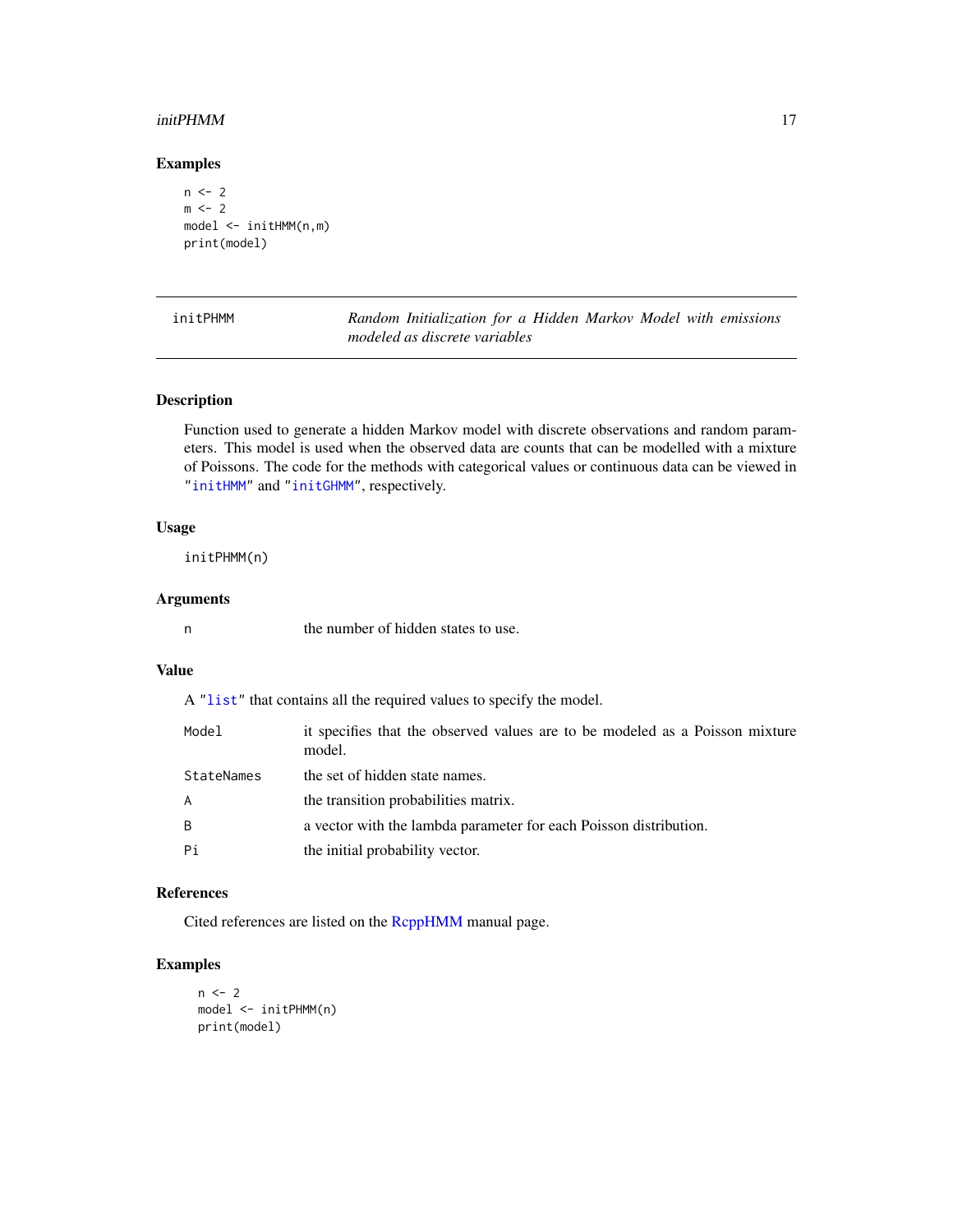<span id="page-17-0"></span>

# Description

Expectation-Maximization algorithm to estimate the model parameters based on a single or multiple observed sequences.

#### Usage

```
learnEM(hmm, sequences, iter = 100, delta = 1e-05, pseudo = 0, print = TRUE )
```
# Arguments

| hmm       | a list with the necessary variables to define a hidden Markov model.                                      |
|-----------|-----------------------------------------------------------------------------------------------------------|
| sequences | sequences of observations to be used as training set. HMM and PHMM use a<br>matrix. GHMM uses a 3D array. |
| iter      | a value that sets the maximum number of iterations to run.                                                |
| delta     | a value set to be the minimum error considered as a convergence criteria.                                 |
| pseudo    | a value set to consider pseudo-counts.                                                                    |
| print     | a logical value to print the error at each iteration.                                                     |

# Details

This function can be used for univariate or multivariate distributions. HMM and PHMM use a matrix with different sequences as rows and consecutive observations in the columns. GHMM uses an array with the variables as rows, consecutive observations in the columns and different sequences as slices.

# Value

A ["list"](#page-0-0) that contains the estimated hidden Markov model parameters.

# References

Cited references are listed on the [RcppHMM](#page-1-1) manual page.

# See Also

[generateObservations](#page-11-1) , [verifyModel](#page-29-1)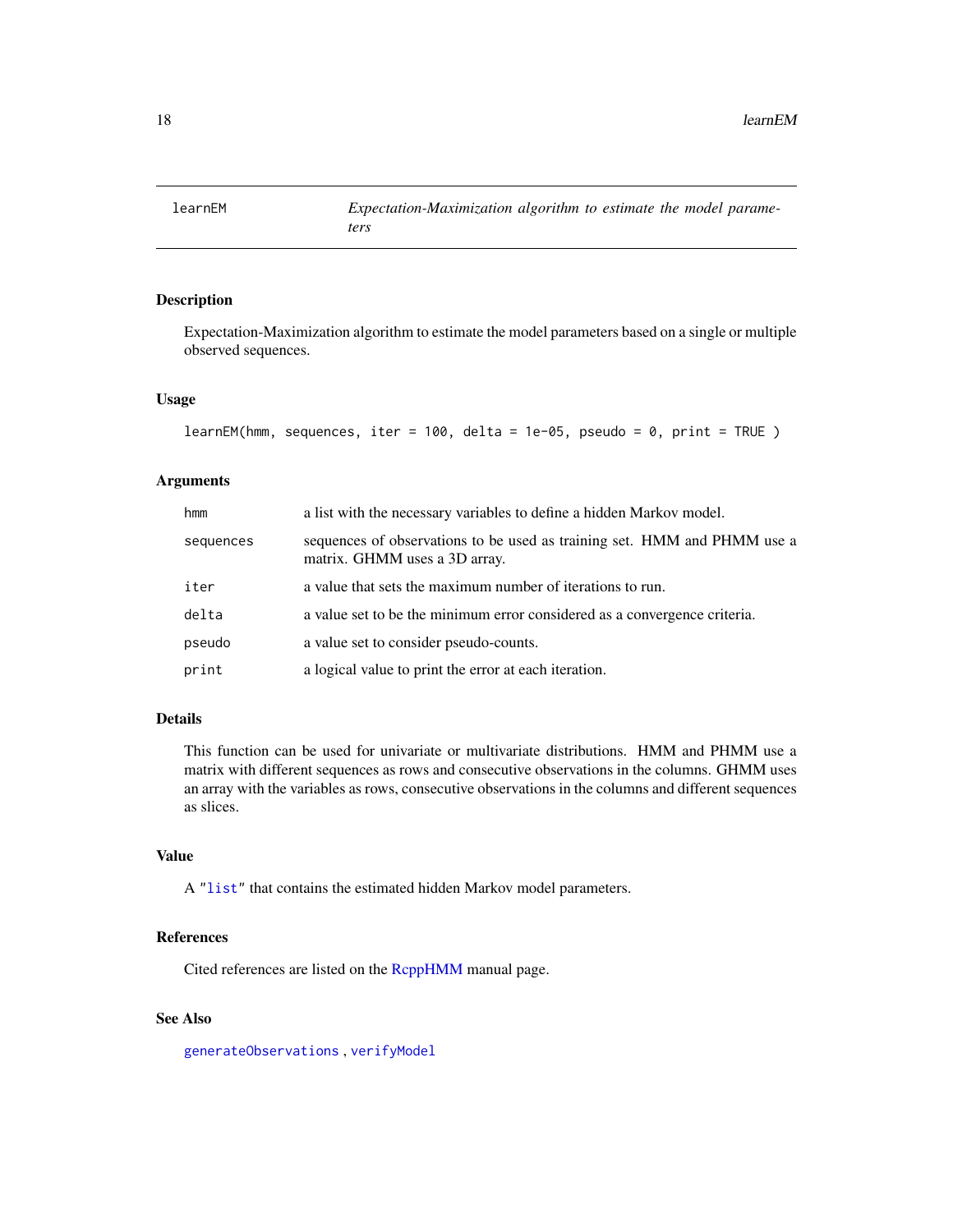### learnEM  $\sim$  19

```
## Values for a hidden Markov model with categorical observations
# Set the model parameters
n <- c("First","Second")
m <- c("A","T","C","G")
A \leq - matrix(c(0.8, 0.2,0.1,0.9),
            nrow = 2,
            byrow = TRUE)
B <- matrix(c(0.2, 0.2, 0.3, 0.3,
              0.4, 0.4, 0.1, 0.1),
            nrow = 2,byrow = TRUE)
Pi \leq c(0.5, 0.5)params <- list( "Model" = "HMM",
                "StateNames" = n,
                "ObservationNames" = m,
                "A" = A,"B" = B,"Pi" = Pi)HMM <- verifyModel(params)
# Data simulation
set.seed(100)
length <- 100
seqs <- 10
# Multiple sequences to be used as training set
observationSequences<- c()
for(i in 1:seqs){
  Y <- generateObservations(HMM , length)$Y
  observationSequences <- rbind(observationSequences , Y)
}
# New model random initialization
# Model to be trained
set.seed(1000)
newModel <- initHMM(2,4)
n = c("X1", "X2")m = c("A", "T", "C", "G")newModel <- setNames(newModel,
                     list( "StateNames" = n,
                           "ObservationNames" = m) )
  newModel <- learnEM(newModel,
                      observationSequences,
                      iter= 50,
```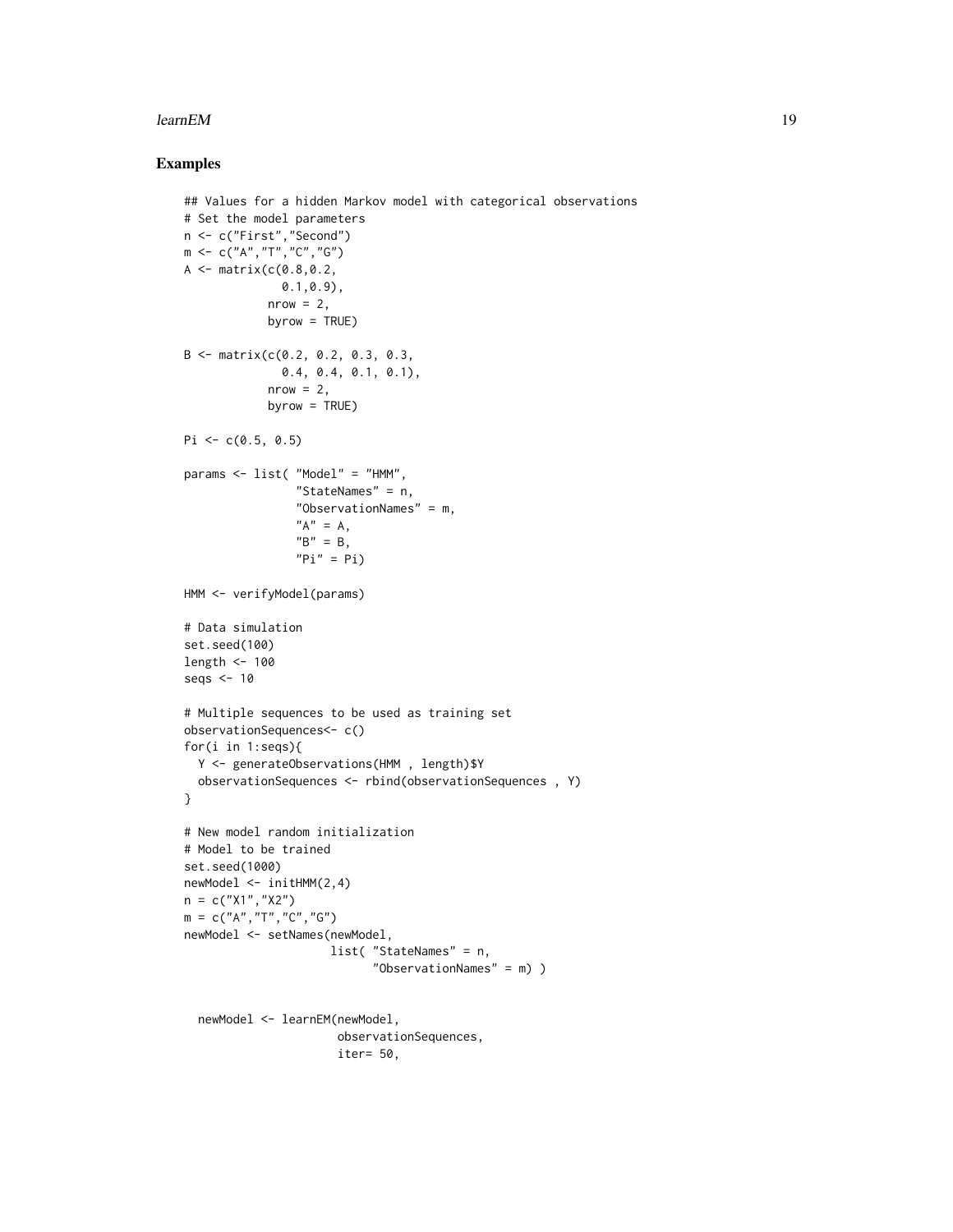```
delta = 1E-5,
                      pseudo = 3,
                      print = TRUE)
print(newModel)
## Values for a hidden Markov model with discrete observations
n <- c("Low","Normal","High")
A <- matrix(c(0.5, 0.3,0.2,
             0.2, 0.6, 0.2,
              0.1, 0.3, 0.6),
            ncol=length(n), byrow=TRUE)
B <- c(2600, # First distribution with mean 2600
      2700, # Second distribution with mean 2700
      2800) # Third distribution with mean 2800
Pi <- rep(1/length(n), length(n))
HMM.discrete <- verifyModel(list("Model"="PHMM", "StateNames" = n, "A" = A, "B" = B, "Pi" = Pi))
# Data simulation
set.seed(100)
length <- 100
seqs <- 50
# Multiple sequences to be evaluated
observationSequences<- c()
for(i in 1:seqs){
 Y <- generateObservations(HMM.discrete , length)$Y
 observationSequences <- rbind(observationSequences , Y)
}
dim(observationSequences)
# New model random initialization
# Model to be trained
set.seed(1000)
newModel <- initPHMM(3)
 newModel <- learnEM(newModel,
                     observationSequences,
                      iter= 50,
                      delta = 1E-5,
                     print = FALSE)
print(newModel)
```
## Values for a hidden Markov model with continuous observations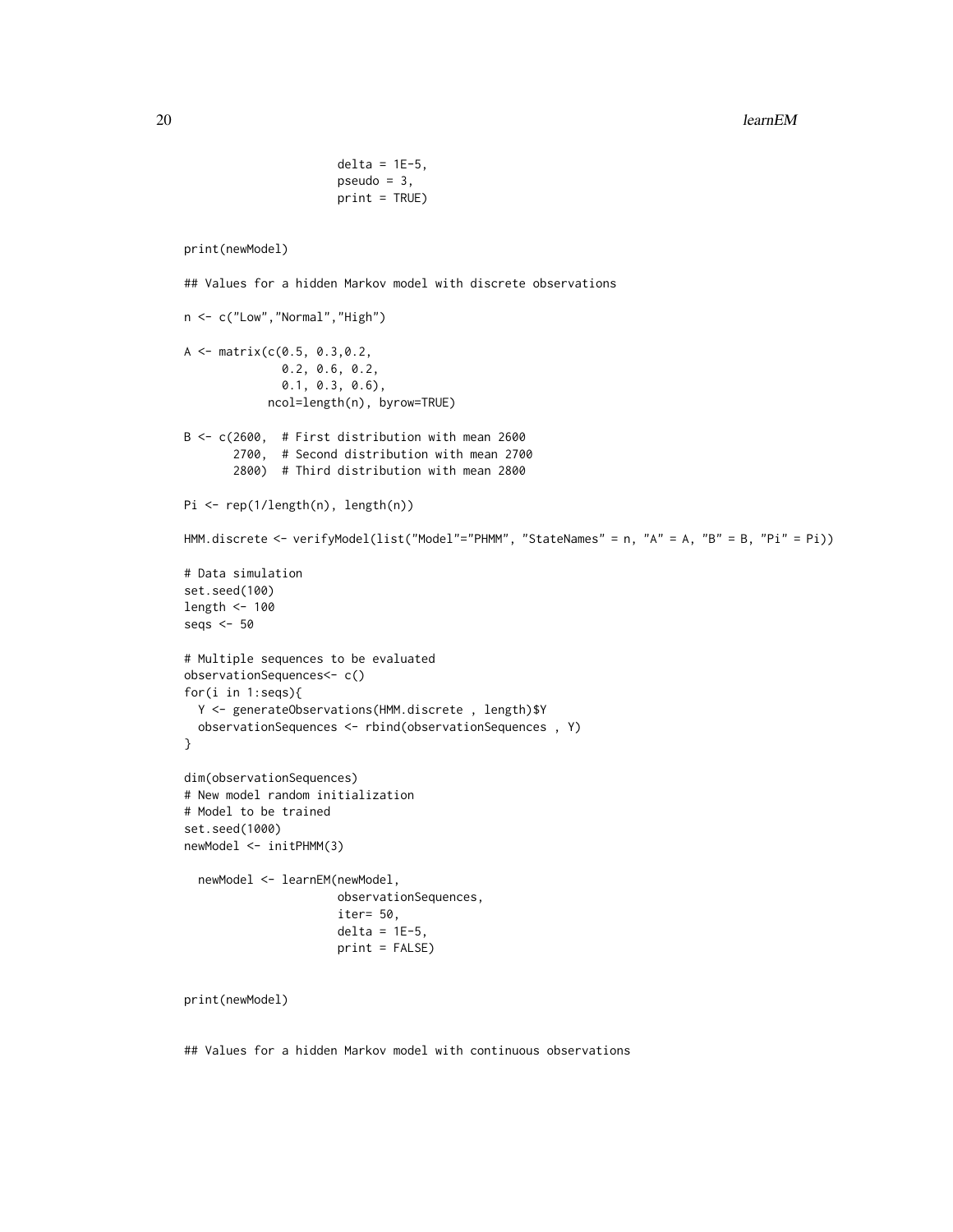#### learnEM  $21$

```
# Number of hidden states = 3
# Univariate gaussian mixture model
N = c("Low", "Normal", "High")A <- matrix(c(0.5, 0.3,0.2,
              0.2, 0.6, 0.2,
              0.1, 0.3, 0.6),
            ncol= length(N), byrow = TRUE)
Mu \leq matrix(c(0, 50, 100), ncol = length(N))
Sigma <- array(c(144, 400, 100), dim = c(1,1, length(N)))Pi <- rep(1/length(N), length(N))
HMM.cont.univariate <- verifyModel(list( "Model"="GHMM",
                              "StateNames" = N,
                              "A" = A,M'''' = Mu,
                              "Sigma" = Sigma,
                              "Pi" = Pi)# Data simulation
set.seed(100)
length <- 100
seqs <- 50
# Multiple sequences to be evaluated
observationSequences<- array(0, dim = c(1, length, seqs) )
for(i in 1:seqs){
  Y <- generateObservations(HMM.cont.univariate , length)$Y
  observationSequences[,,i] <- Y
}
dim(observationSequences)
# New model random initialization
# Model to be trained
set.seed(1000)
newModel <- initGHMM(3)
  newModel <- learnEM(newModel,
                      observationSequences,
                      iter= 50,
                      delta = 1E-5,
                      print = FALSE)
print(newModel)
## Values for a hidden Markov model with continuous observations
# Number of hidden states = 2
```
# Multivariate gaussian mixture model

# Observed vector with dimensionality of 3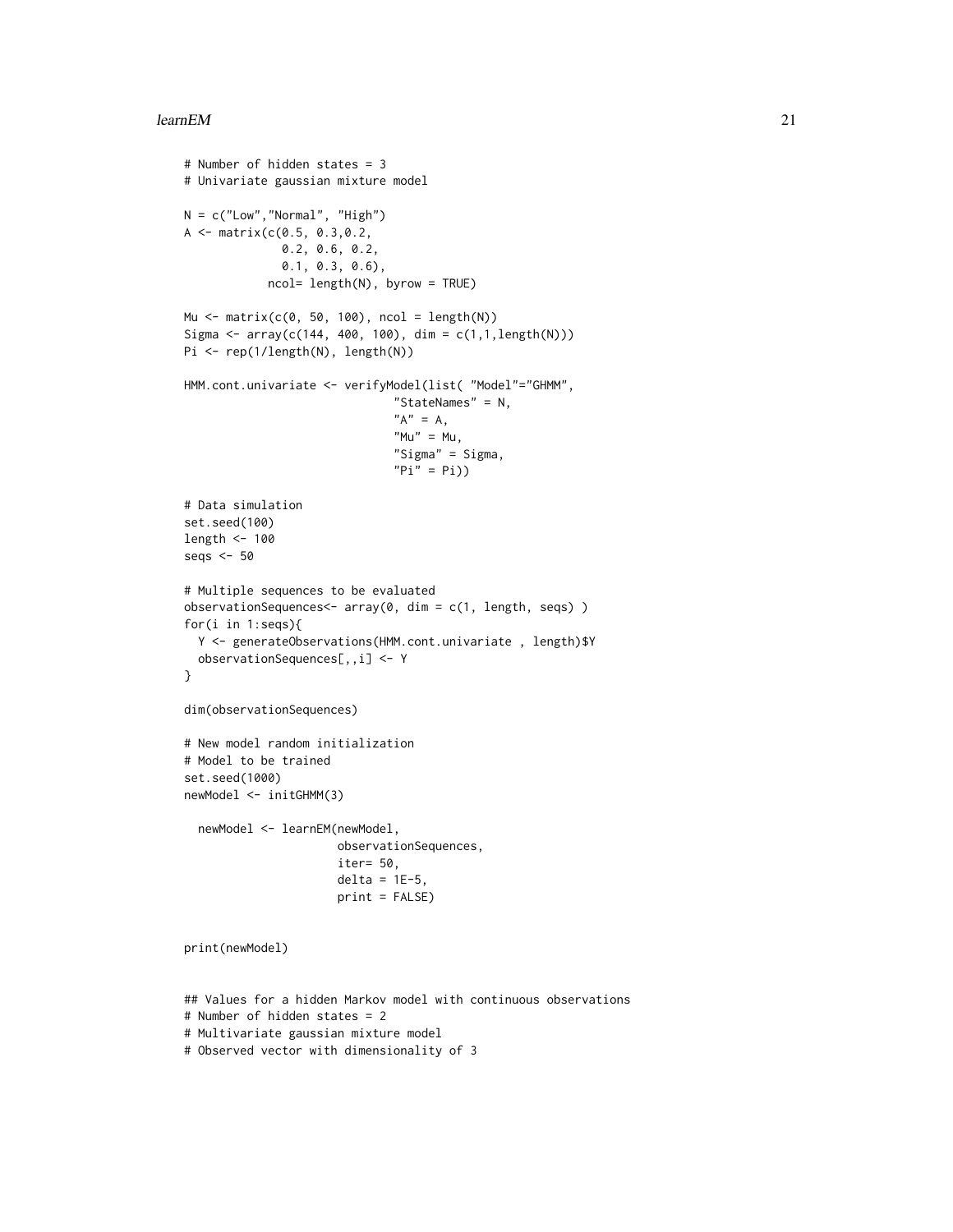```
N = c("X1", "X2")M < -3# Same number of dimensions
Sigma \leq array(0, dim = c(M, M, length(N)))
Sigma[,,1] <- matrix(c(1.0,0.8,0.8,
                       0.8,1.0,0.8,
                       0.8,0.8,1.0), ncol = M,
                     byrow = TRUE)
Signa[,, 2] <- matrix(c(1.0, 0.4, 0.6,0.4,1.0,0.8,
                       0.6, 0.8, 1.0, ncol = M,
                     byrow = TRUE)
Mu \leq matrix(c(0, 5,
               10, 0,
               5, 10),
             nrow = M,
             byrow = TRUE)
A \leq - matrix(c(0.6, 0.4,0.3, 0.7),
            ncol = length(N),byrow = TRUE)
Pi \leq c(0.5, 0.5)HMM.cont.multi <- verifyModel(list( "Model" = "GHMM",
                               "StateNames" = N,
                               "A" = A,"Mu" = Mu,
                               "Sigma" = Sigma,
                               "Pi" = Pi)# Data simulation
set.seed(100)
length <- 100
seqs <- 50
# Multiple sequences to be evaluated
observationSequences<- array(0, dim = c(M, length, seqs) )
for(i in 1:seqs){
  Y <- generateObservations(HMM.cont.multi , length)$Y
  observationSequences[,,i] <- Y
}
dim(observationSequences)
# New model random initialization
# Model to be trained
set.seed(1000)
newModel <- initGHMM(2, M)
  newModel <- learnEM(newModel,
                      observationSequences,
```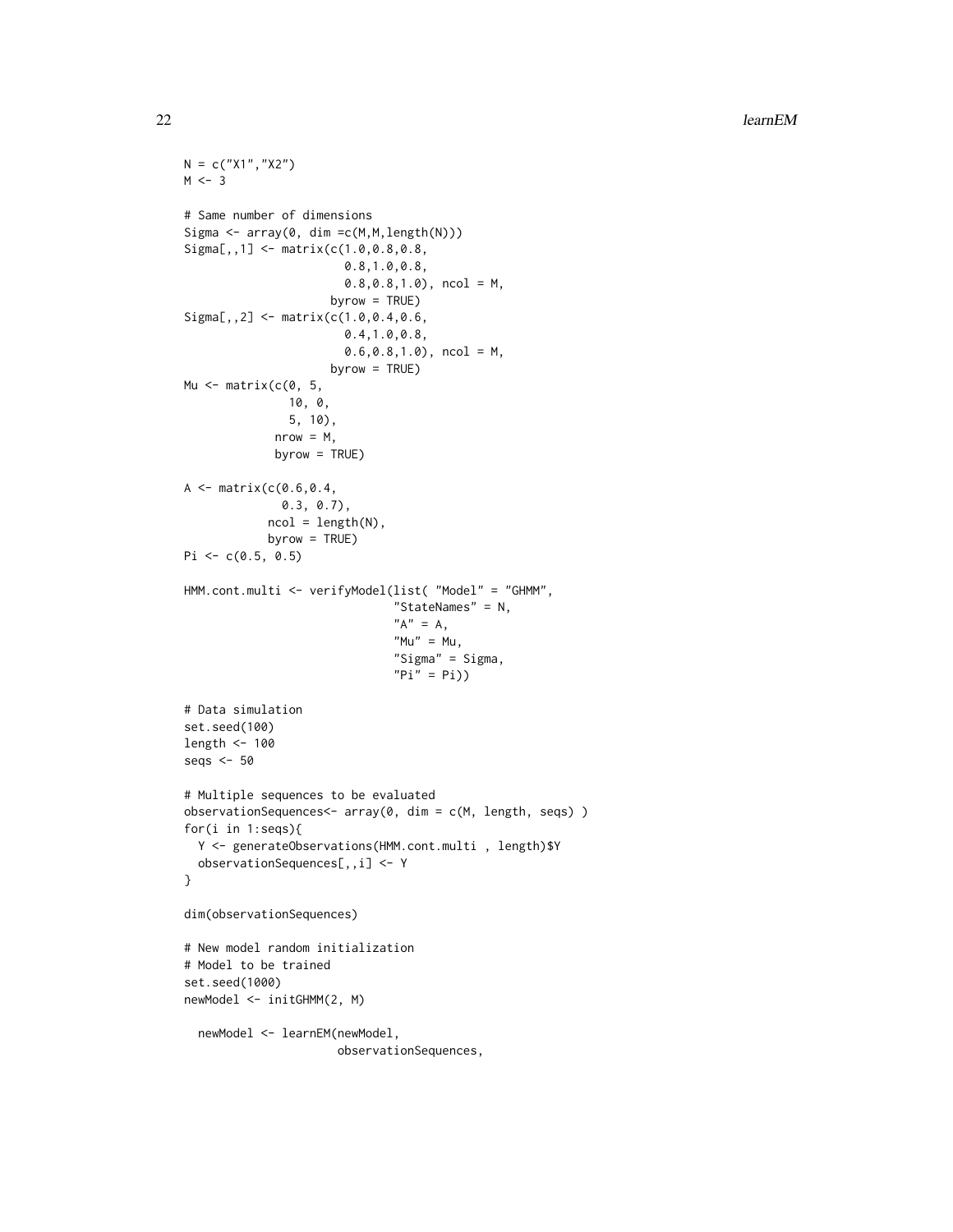# <span id="page-22-0"></span>loglikelihood 23

iter= 50, delta =  $1E-5$ , print = FALSE)

print(newModel)

<span id="page-22-1"></span>loglikelihood *Evaluation of multiple observed sequences given a model*

# Description

This function computes the log-likelihood of multiple observed sequences generated by a hidden Markov model with fixed parameters.

# Usage

loglikelihood(hmm, sequences)

#### Arguments

| hmm       | a list with the necessary variables to define a hidden Markov model.                           |  |
|-----------|------------------------------------------------------------------------------------------------|--|
| sequences | sequences of observations to be evaluated. HMM and PHMM use a matrix.<br>GHMM uses a 3D array. |  |

#### Value

A value that represents the log-likelihood of the multiple observed sequences given the hiddden Markov model. HMM and PHMM use a matrix with different sequences as rows and consecutive observations in the columns. GHMM uses an array with the variables as rows, consecutive observations in the columns and different sequences as slices.

#### References

Cited references are listed on the [RcppHMM](#page-1-1) manual page.

#### See Also

[generateObservations](#page-11-1) , [verifyModel](#page-29-1) , [evaluation](#page-4-1)

```
## Values for a hidden Markov model with categorical observations
# Set the model parameters
n <- c("First","Second")
m <- c("A","T","C","G")
A \leq - matrix(c(0.8, 0.2,0.1,0.9),
            nrow = 2,
```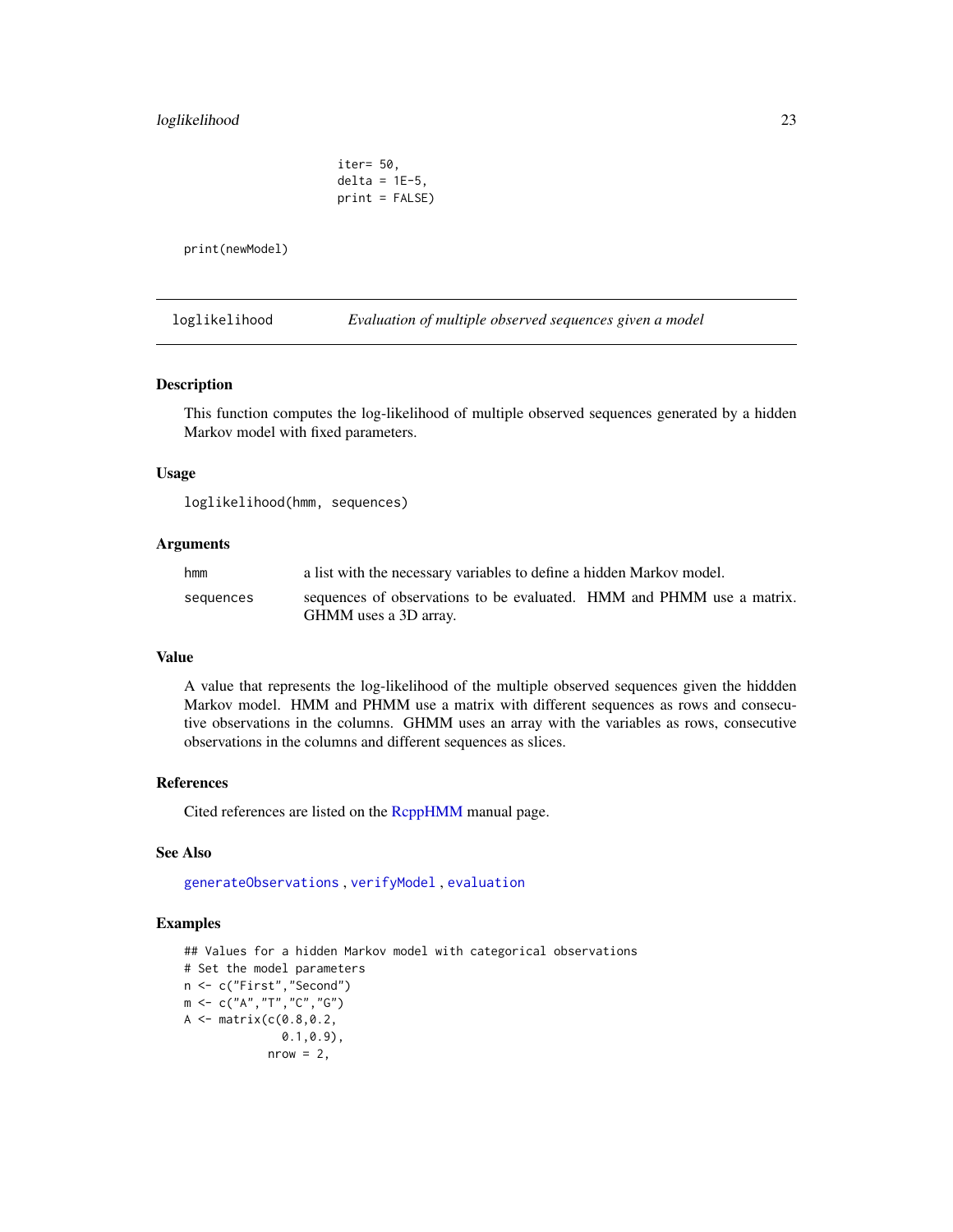```
byrow = TRUE)
B <- matrix(c(0.2, 0.2, 0.3, 0.3,
              0.4, 0.4, 0.1, 0.1),
            nrow = 2,
            byrow = TRUE)
Pi <- c(0.5, 0.5)params <- list( "Model" = "HMM",
                "StateNames" = n,
                "ObservationNames" = m,
                "A" = A,"B" = B,"Pi" = Pi)HMM <- verifyModel(params)
# Data simulation
set.seed(100)
length <- 100
seqs <- 10
# Multiple sequences to be evaluated
observationSequences<- c()
for(i in 1:seqs){
 Y <- generateObservations(HMM , length)$Y
  observationSequences <- rbind(observationSequences , Y)
}
dim(observationSequences)
#Sequences evaluation
loglikelihood(HMM, observationSequences)
## Values for a hidden Markov model with discrete observations
n <- c("Low","Normal","High")
A \leq - matrix(c(0.5, 0.3,0.2,
              0.2, 0.6, 0.2,
              0.1, 0.3, 0.6),
            ncol=length(n), byrow=TRUE)
B <- c(2600, # First distribution with mean 2600
       2700, # Second distribution with mean 2700
       2800) # Third distribution with mean 2800
Pi <- rep(1/length(n), length(n))
HMM.discrete <- verifyModel(list("Model"="PHMM", "StateNames" = n, "A" = A, "B" = B, "Pi" = Pi))
```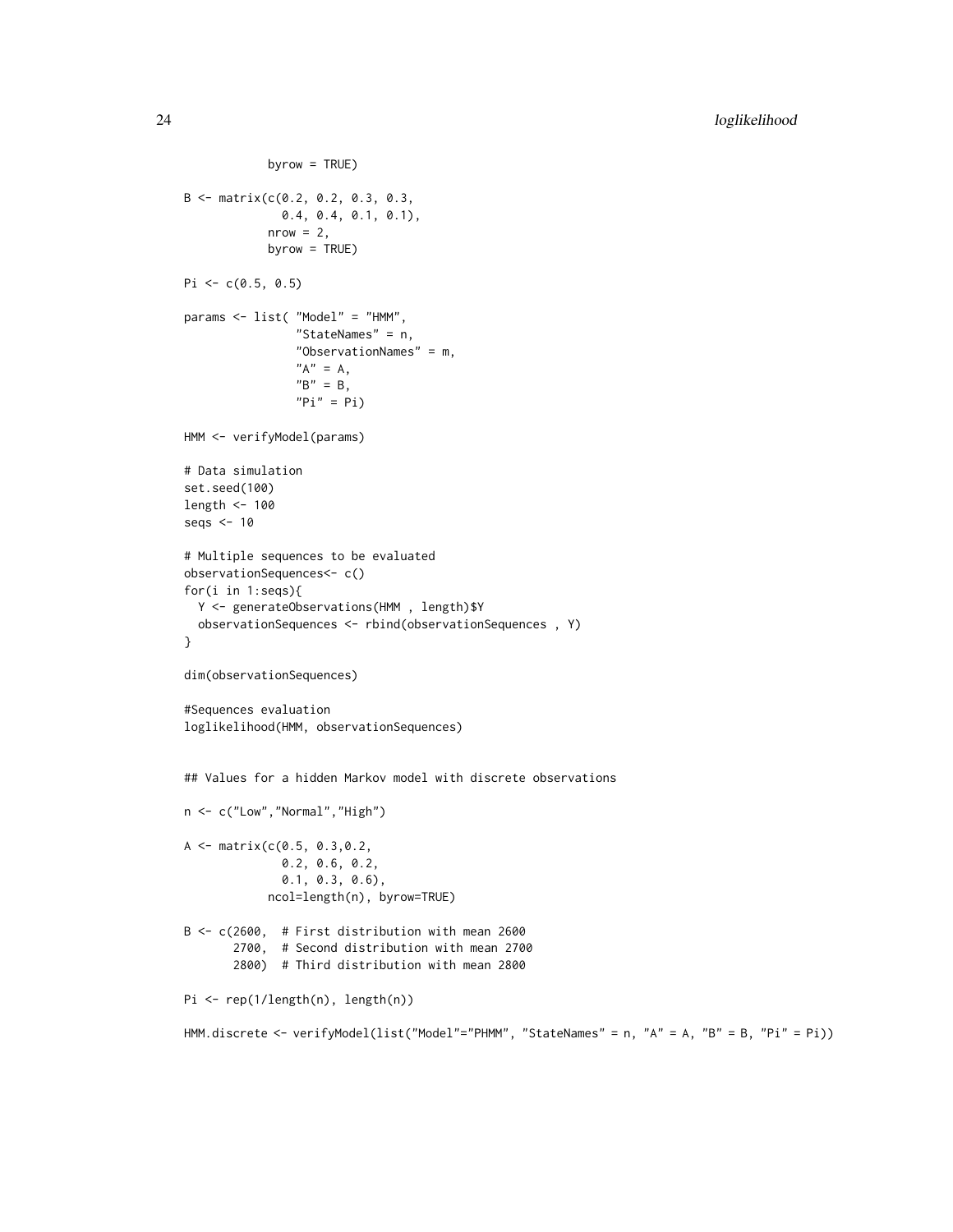# loglikelihood 25

```
# Data simulation
set.seed(100)
length <- 100
seqs <-10# Multiple sequences to be evaluated
observationSequences<- c()
for(i in 1:seqs){
  Y <- generateObservations(HMM.discrete , length)$Y
  observationSequences <- rbind(observationSequences , Y)
}
dim(observationSequences)
#Sequences evaluation
loglikelihood(HMM.discrete, observationSequences)
## Values for a hidden Markov model with continuous observations
# Number of hidden states = 3
# Univariate gaussian mixture model
N = c("Low", "Normal", "High")A <- matrix(c(0.5, 0.3,0.2,
              0.2, 0.6, 0.2,
              0.1, 0.3, 0.6),
            ncol= length(N), byrow = TRUE)
Mu <- matrix(c(0, 50, 100), ncol = length(N))
Sigma <- array(c(144, 400, 100), dim = c(1,1,length(N)))
Pi <- rep(1/length(N), length(N))
HMM.cont.univariate <- verifyModel(list( "Model"="GHMM",
                              "StateNames" = N,
                              "A" = A,M'' = Mu,
                              "Sigma" = Sigma,
                              "Pi" = Pi)# Data simulation
set.seed(100)
length <- 100
seqs <- 10
# Multiple sequences to be evaluated
observationSequences<- array(0, dim = c(1, length, seqs) )
for(i in 1:seqs){
  Y <- generateObservations(HMM.cont.univariate , length)$Y
  observationSequences[,,i] <- Y
}
dim(observationSequences)
#Sequences evaluation
```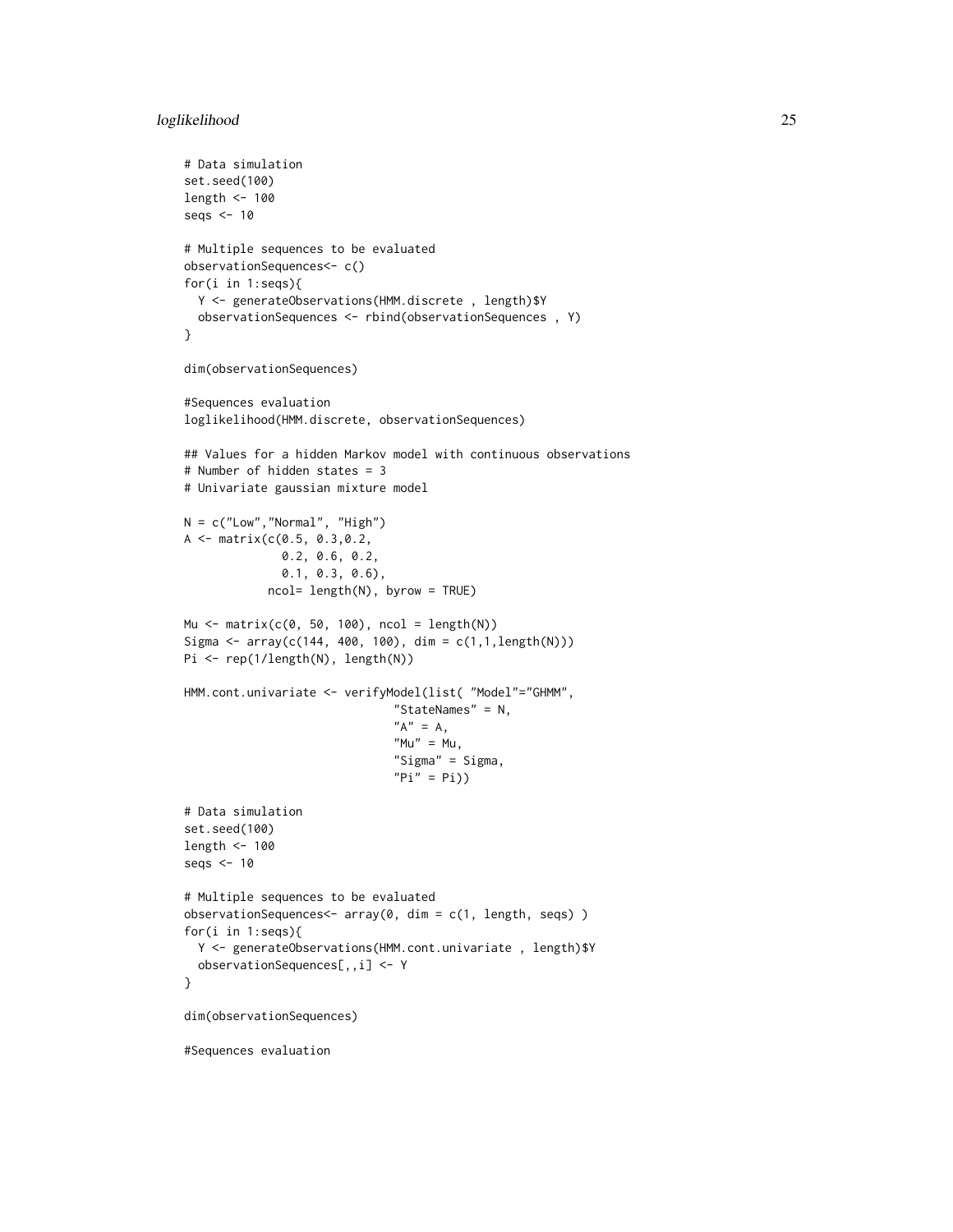```
loglikelihood(HMM.cont.univariate, observationSequences)
## Values for a hidden Markov model with continuous observations
# Number of hidden states = 2
# Multivariate gaussian mixture model
# Observed vector with dimensionality of 3
N = c("X1", "X2")M < -3# Same number of dimensions
Sigma <- array(0, dim =c(M,M,length(N)))
Signa[,, 1] <- matrix(c(1.0, 0.8, 0.8, 0.8)0.8,1.0,0.8,
                       0.8, 0.8, 1.0, ncol = M,
                     byrow = TRUE)
Sigma[,,2] <- matrix(c(1.0,0.4,0.6,
                       0.4,1.0,0.8,
                       0.6,0.8,1.0), ncol = M,
                     byrow = TRUE)
Mu \leq matrix(c(0, 5,
              10, 0,
               5, 10),
             nrow = M,
             byrow = TRUE)
A \leq - matrix(c(0.6, 0.4,0.3, 0.7),
            ncol = length(N),
            byrow = TRUE)
Pi \leq c(0.5, 0.5)HMM.cont.multi <- verifyModel(list( "Model" = "GHMM",
                               "StateNames" = N,
                               "A" = A,M'' = Mu,
                               "Sigma" = Sigma,
                               "Pi" = Pi)# Data simulation
set.seed(100)
length <- 100
seqs <- 10
# Multiple sequences to be evaluated
observationSequences<- array(0, dim = c(M, length, seqs) )
for(i in 1:seqs){
  Y <- generateObservations(HMM.cont.multi , length)$Y
  observationSequences[,,i] <- Y
}
```
dim(observationSequences)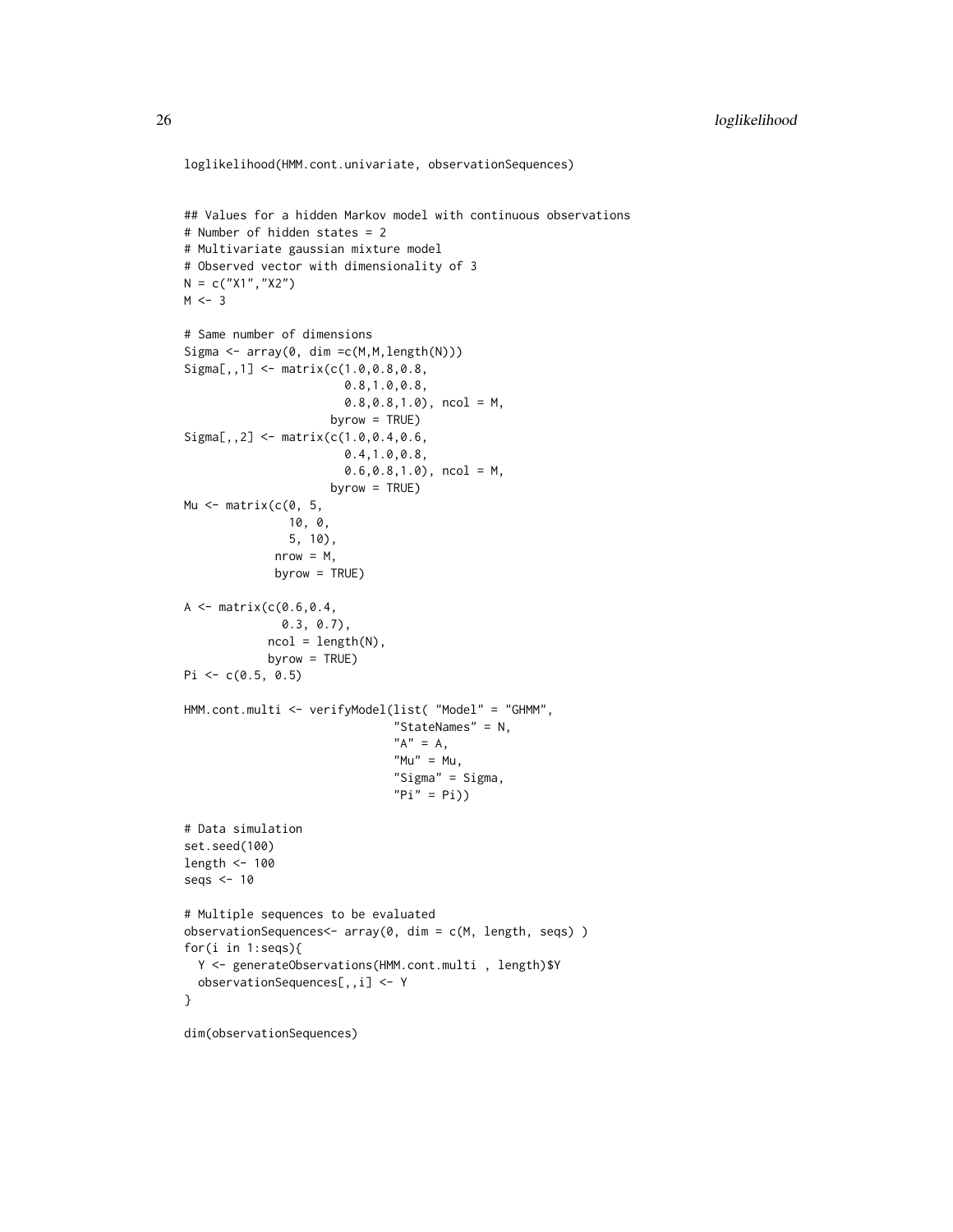#### <span id="page-26-0"></span>setNames 27

```
#Sequences evaluation
loglikelihood(HMM.cont.multi, observationSequences)
```
setNames *Set the names of the model*

# Description

Function used to set new hidden state names to the model. If it is a categorical model, it also sets the labels for the observations. This function verifies that all the parameters and new names agree in size.

#### Usage

setNames(hmm , names)

#### Arguments

| hmm   | a list with the necessary variables to define a hidden Markov model. |
|-------|----------------------------------------------------------------------|
| names | a list with the new names to be set in the model.                    |

#### Value

A ["list"](#page-0-0) that contains the verified hidden Markov model parameters.

#### Examples

## Values for a hidden Markov model with categorical observations

```
set.seed(1000)
newModel <- initHMM(2,4)
n <- c("First","Second")
m \leq C("A", "T", "C", "G")newModel <- setNames(newModel,
                    list( "StateNames" = n,
                           "ObservationNames" = m) )
```
## Values for a hidden Markov model with continuous observations

```
set.seed(1000)
newModel <- initGHMM(3)
n <- c("Low", "Normal", "High" )
newModel <- setNames(newModel,
                     list( "StateNames" = n))
```
## Values for a hidden Markov model with discrete observations

set.seed(1000)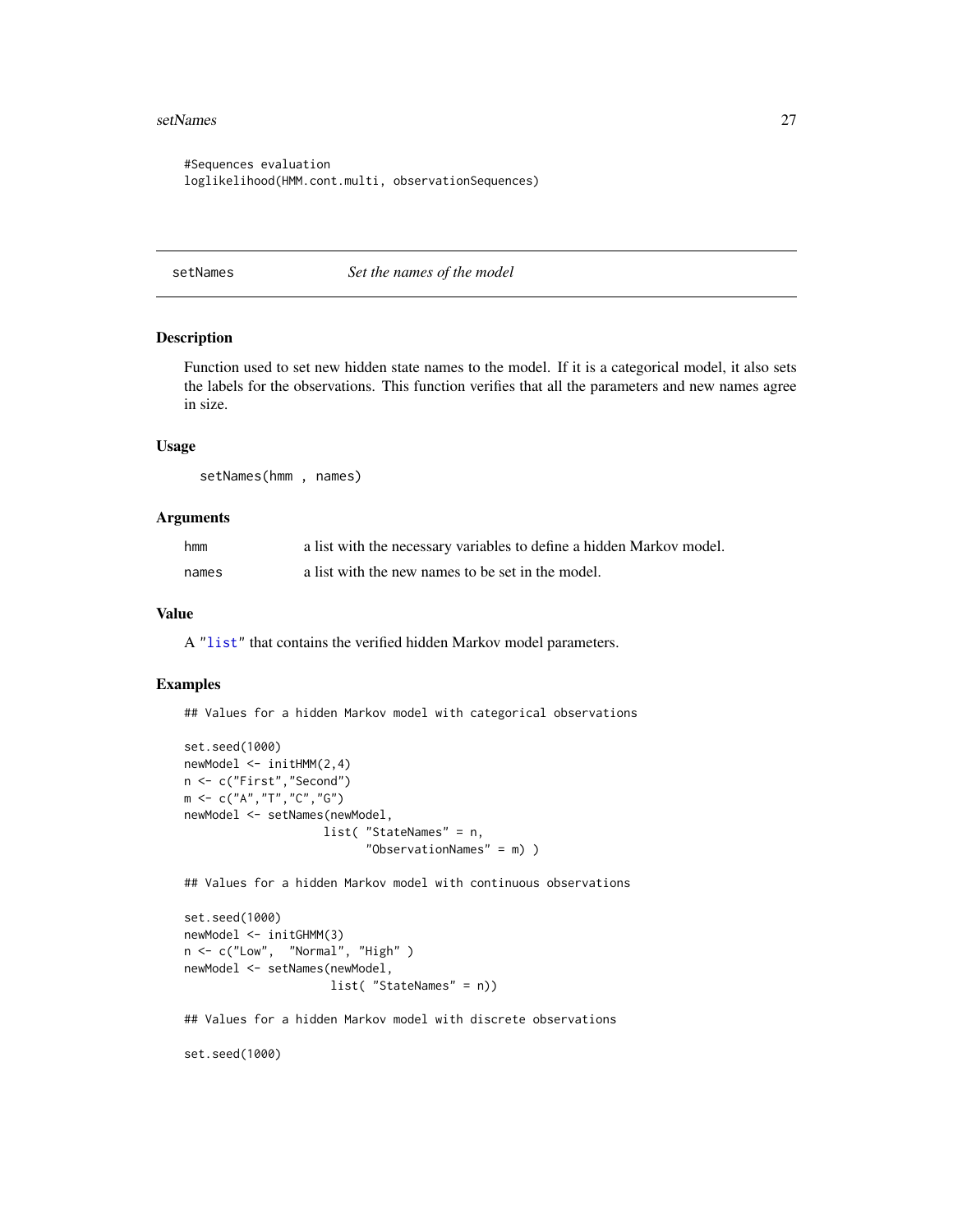```
newModel <- initPHMM(3)
n <- c("Low", "Normal", "High" )
newModel <- setNames(newModel,
                    list( "StateNames" = n))
```
setParameters *Set the model parameters*

#### Description

Function used to set the model parameters. This function verifies that parameters and names correspond.

#### Usage

setParameters(hmm , params)

### Arguments

| hmm    | a list with the necessary variables to define a hidden Markov model. |
|--------|----------------------------------------------------------------------|
| params | a list with the new parameters to be set in the model.               |

# Value

A ["list"](#page-0-0) that contains the verified hidden Markov model parameters.

# Examples

## Values for a hidden Markov model with categorical observations

```
set.seed(1000)
newModel <- initHMM(2,4)
A <- matrix(c(0.378286,0.621714,
              0.830970,0.169030),
            nrow = 2,
            byrow = TRUE)
B <- matrix(c(0.1930795, 0.2753869, 0.3463100, 0.1852237,
              0.2871577, 0.1848870, 0.1614925, 0.3664628),
            nrow = 2,
            byrow = TRUE)
Pi <- c(0.4757797, 0.5242203)
newModel <- setParameters(newModel,
                          list("A" = A,
                                "B" = B,
```
<span id="page-27-0"></span>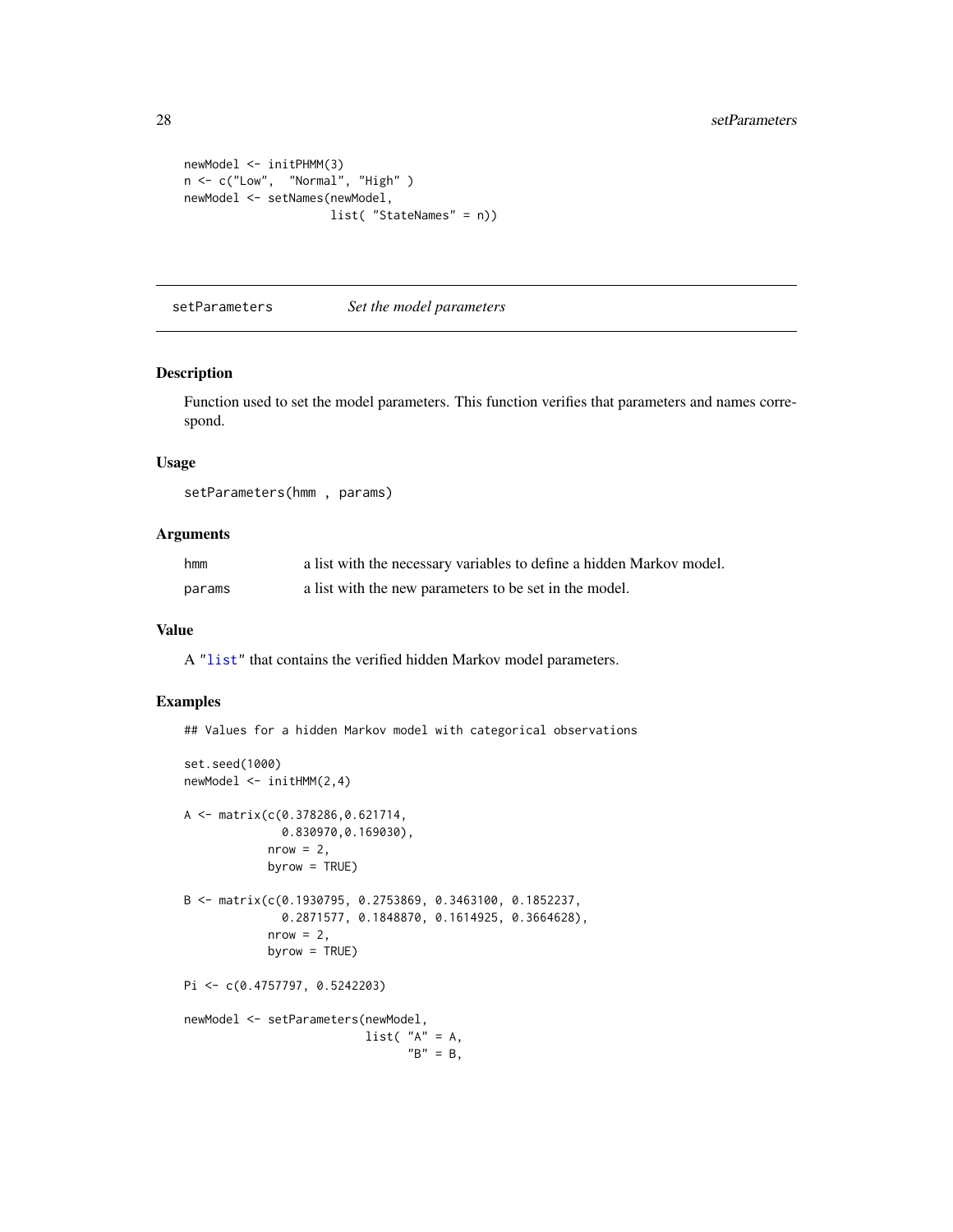## Values for a hidden Markov model with discrete observations

```
set.seed(1000)
n \leq -3newModel <- initPHMM(n)
A \leq - matrix(c(0.5, 0.3,0.2,
              0.2, 0.6, 0.2,
              0.1, 0.3, 0.6),
            ncol=n, byrow=TRUE)
B <- c(2600, # First distribution with mean 2600
       2700, # Second distribution with mean 2700
       2800) # Third distribution with mean 2800
Pi \leq rep(1/n, n)
newModel <- setParameters(newModel,
                          list("A" = A,
                                "B" = B,"Pi" = Pi))
## Values for a hidden Markov model with continuous observations
# Number of hidden states = 3
# Univariate gaussian mixture model
N < -3newModel <- initGHMM(N)
A <- matrix(c(0.5, 0.3,0.2,
              0.2, 0.6, 0.2,
              0.1, 0.3, 0.6),
            ncol= N, byrow = TRUE)
Mu <- matrix(c(0, 50, 100), ncol = N)
Sigma <- array(c(144, 400, 100), dim = c(1,1,N))
Pi \leftarrow rep(1/N, N)newModel <- setParameters(newModel,
                          list( "A" = A,
                                 "Mu" = Mu,"Sigma" = Sigma,
                                "Pi" = Pi)## Values for a hidden Markov model with continuous observations
# Number of hidden states = 2
# Multivariate gaussian mixture model
# Observed vector with dimensionality of 3
N < -2
```
 $M < -3$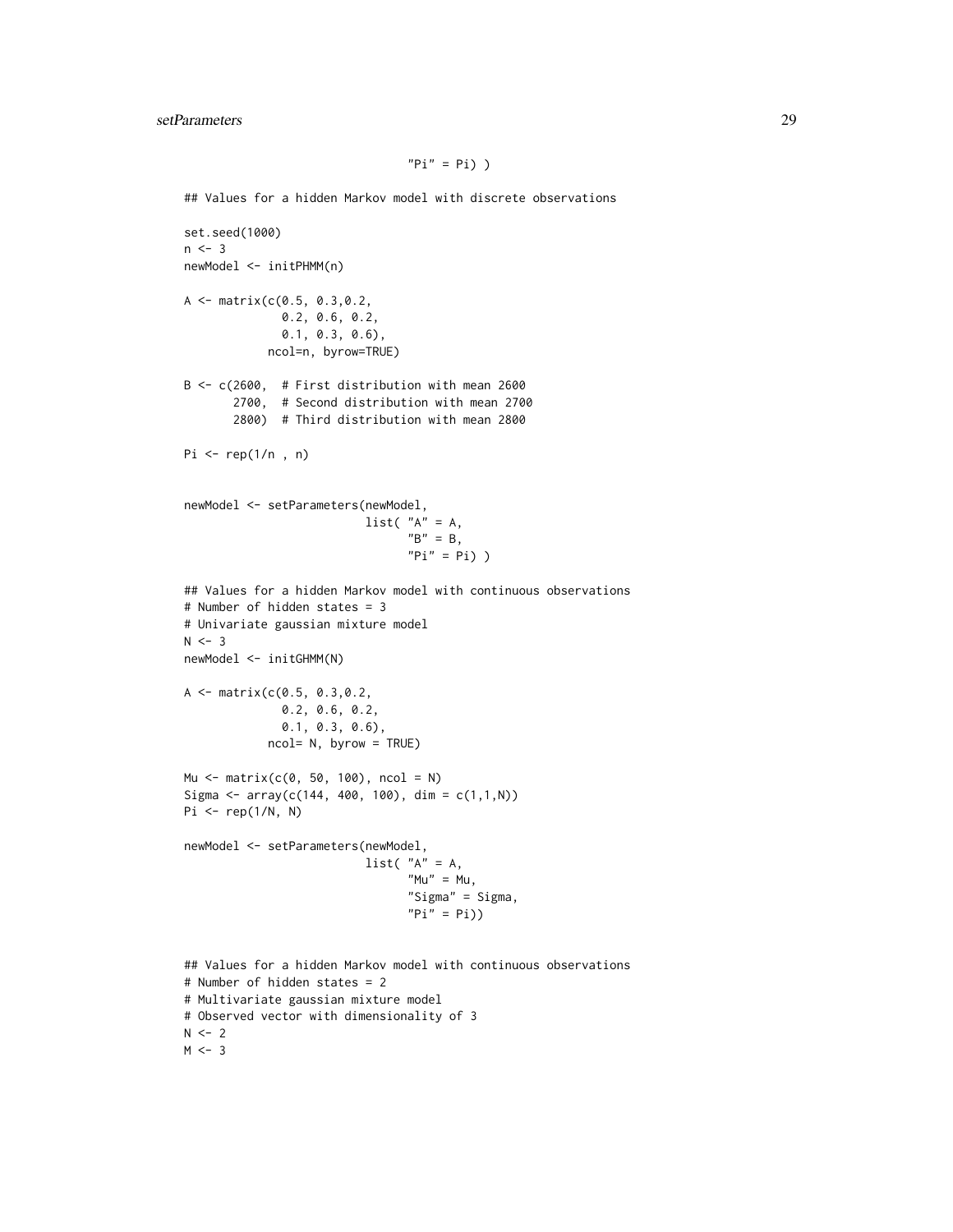```
set.seed(100)
newModel <- initGHMM(N,M)
# Same number of dimensions
Sigma \leq array(0, dim =c(M,M,N))
Signa[,, 1] <- matrix(c(1.0,0.8,0.8,
                        0.8,1.0,0.8,
                        0.8,0.8,1.0), ncol = M,
                     byrow = TRUE)
Signa[,, 2] <- matrix(c(1.0, 0.4, 0.6,0.4,1.0,0.8,
                        0.6,0.8,1.0), ncol = M,
                      byrow = TRUE)
Mu \leq matrix(c(0, 5,
               10, 0,
               5, 10),
             nrow = M,
             byrow = TRUE)
A \leq - matrix(c(0.6, 0.4,0.3, 0.7),
            ncol = N,
            byrow = TRUE)
Pi <- c(0.5, 0.5)newModel <- setParameters(newModel,
                           list( "A" = A,
                                 M'''' = Mu,
                                 "Sigma" = Sigma,
                                 "Pi" = Pi)
```
<span id="page-29-1"></span>verifyModel *Model parameter verification*

#### Description

Function used to verify that all the parameters satisfy the model constraints.

# Usage

```
verifyModel(model)
```
# Arguments

model a list with the necessary parameters to set a hidden Markov model with fixed values.

<span id="page-29-0"></span>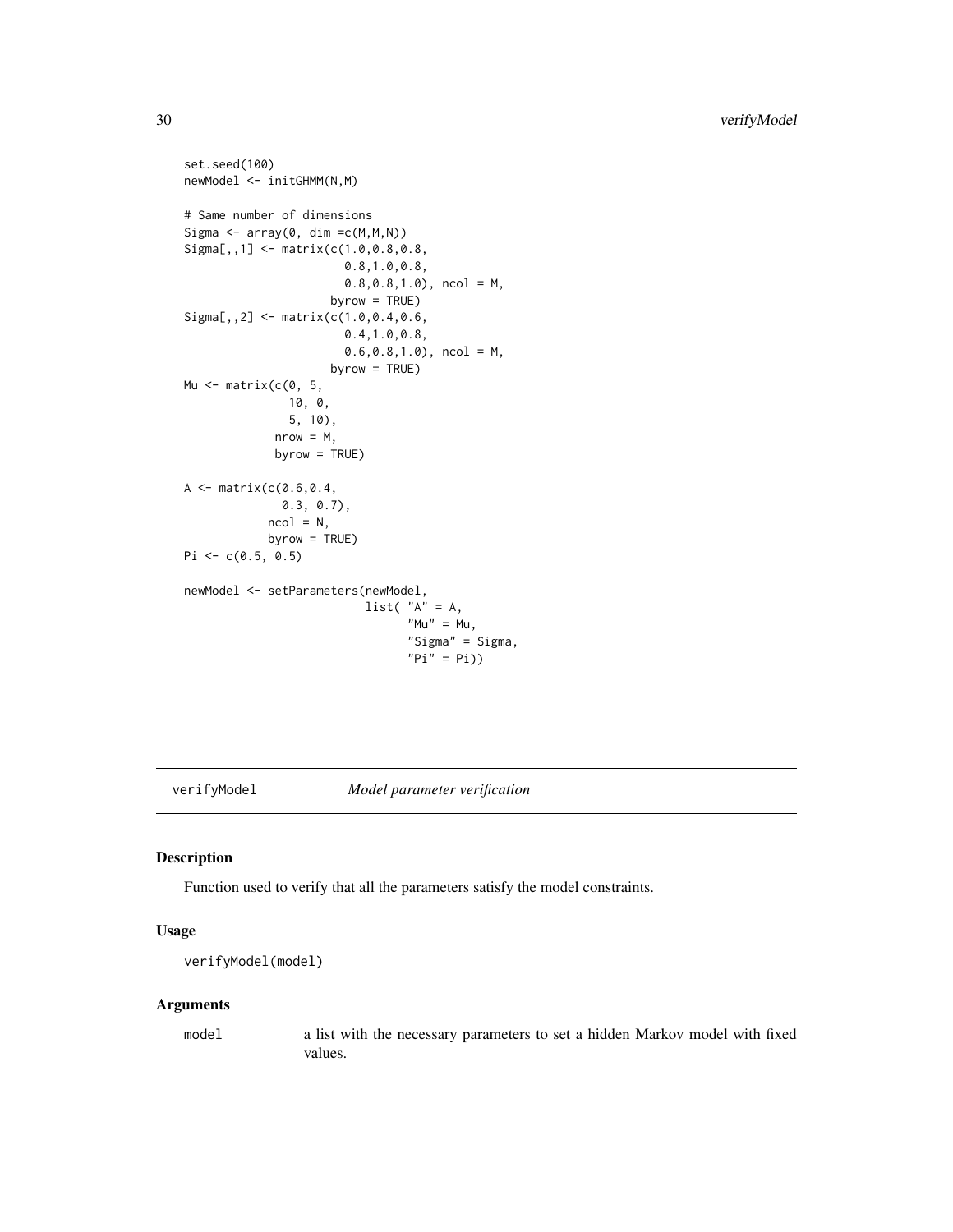# <span id="page-30-0"></span>verifyModel 31

# Details

The model must have a stochastic transition matrix and a stochastic initial probability vector, also the row and column sizes must coincide with the number of provided state names. If the model uses categorical values, the emission matrix also must be stochastic and must have a column for each observation label and a row for each state name. And if the model uses discrete data, all the values must be positive assuming that they are counts.

# Value

A ["list"](#page-0-0) that contains the verified hidden Markov model parameters.

#### Examples

## Values for a hidden Markov model with categorical observations

```
n <- c("First","Second")
m <- c("A","T","C","G")
A <- matrix(c(0.378286,0.621714,
              0.830970,0.169030),
            nrow = 2,
            byrow = TRUE)
B <- matrix(c(0.1930795, 0.2753869, 0.3463100, 0.1852237,
              0.2871577, 0.1848870, 0.1614925, 0.3664628),
            nrow = 2,
            byrow = TRUE)
Pi <- c(0.4757797, 0.5242203)
params <- list( "Model" = "HMM",
                "StateNames" = n,
                "ObservationNames" = m,
                "A" = A,"B" = B,"Pi" = Pi)verifiedModel <- verifyModel(params)
print(verifiedModel)
## Values for a hidden Markov model with discrete observations
n <- c("Low","Normal","High")
A <- matrix(c(0.5, 0.3,0.2,
              0.2, 0.6, 0.2,
              0.1, 0.3, 0.6),
            ncol=length(n), byrow=TRUE)
B <- c(2600, # First distribution with mean 2600
       2700, # Second distribution with mean 2700
       2800) # Third distribution with mean 2800
```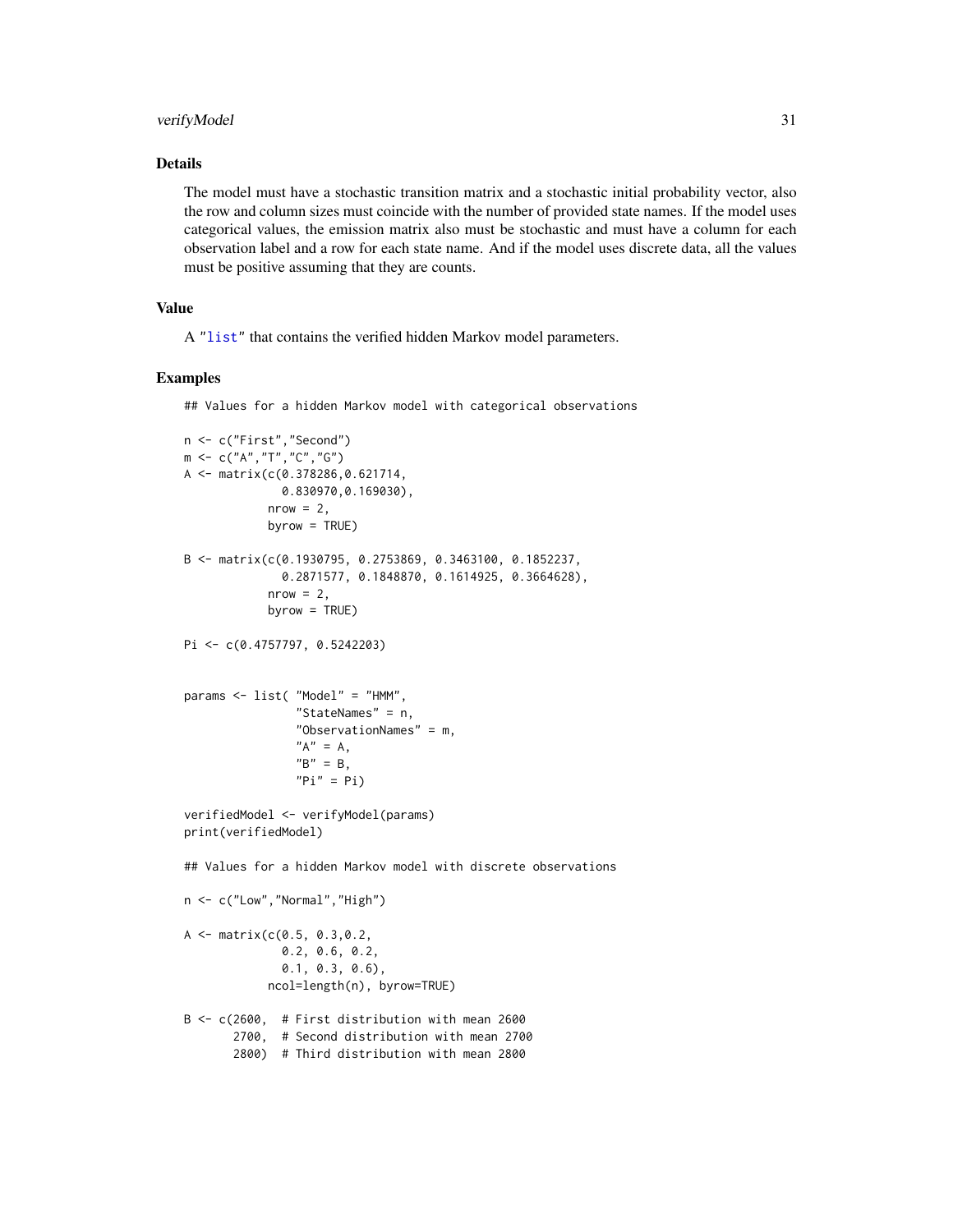```
Pi <- rep(1/length(n), length(n))
```

```
HMM.discrete <- verifyModel(list("Model"="PHMM", "StateNames" = n, "A" = A, "B" = B, "Pi" = Pi))
print(HMM.discrete)
```

```
## Values for a hidden Markov model with continuous observations
# Number of hidden states = 3
# Univariate gaussian mixture model
N = c("Low","Normal", "High")
A <- matrix(c(0.5, 0.3,0.2,
              0.2, 0.6, 0.2,
              0.1, 0.3, 0.6),
            ncol= length(N), byrow = TRUE)
Mu <- matrix(c(0, 50, 100), ncol = length(N))
Sigma <- array(c(144, 400, 100), dim = c(1,1,length(N)))
Pi <- rep(1/length(N), length(N))
newModel <- verifyModel(list( "Model"="GHMM",
                              "StateNames" = N,
                              "A" = A,M'''' = Mu,
                              "Sigma" = Sigma,
                              "Pi" = Pi))
## Values for a hidden Markov model with continuous observations
# Number of hidden states = 2
# Multivariate gaussian mixture model
# Observed vector with dimensionality of 3
N = c("X1", "X2")M < -3# Same number of dimensions
Sigma <- array(0, dim =c(M,M,length(N)))
Sigma[,,1] <- matrix(c(1.0,0.8,0.8,
                       0.8,1.0,0.8,
                       0.8, 0.8, 1.0, ncol = M)
Sigma[,,2] <- matrix(c(1.0,0.4,0.6,
                       0.4,1.0,0.8,
                       0.6,0.8,1.0), ncol = M)
Mu <- matrix(c(0, 5,
               10, 0,
               5, 10), nrow = M)
A \leq - matrix(c(0.6, 0.3,0.4, 0.7), ncol = length(N))
Pi \leq c(0.5, 0.5)newModel <- verifyModel(list( "Model" = "GHMM",
                                "StateNames" = N,
```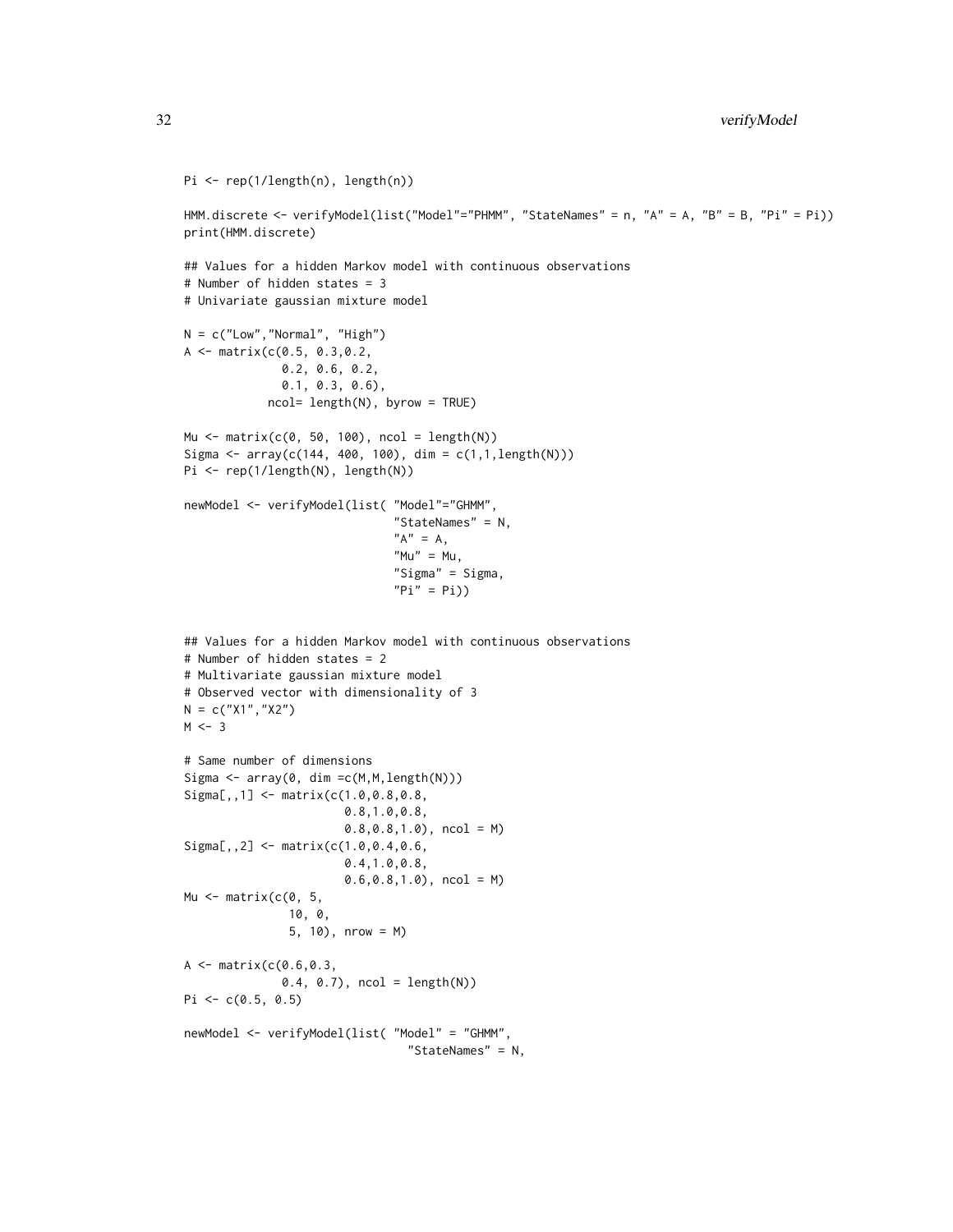```
"A" = A,"Mu" = Mu,"Sigma" = Sigma,
"Pi" = Pi)
```
<span id="page-32-1"></span><span id="page-32-0"></span>viterbi *Viterbi algorithm for hidden state decoding*

# Description

Function used to get the most likely path of hidden states generated by the observed sequence.

# Usage

viterbi(hmm, sequence)

# Arguments

| a list with the necessary variables to define a hidden Markov model.                      |
|-------------------------------------------------------------------------------------------|
| sequence of observations to be decoded. HMM and PHMM use a vector. GHMM<br>uses a matrix. |
|                                                                                           |

# Details

The Viterbi algorithm is based in a greedy approach, therefore it would only the give the most probable path. GHMM uses a matrix with the variables as rows and consecutive observations in the columns.

# Value

A vector with the path of hidden states that generated the observed sequence.

# References

Cited references are listed on the [RcppHMM](#page-1-1) manual page.

# See Also

[generateObservations](#page-11-1) , [verifyModel](#page-29-1) , [forwardBackward](#page-7-1)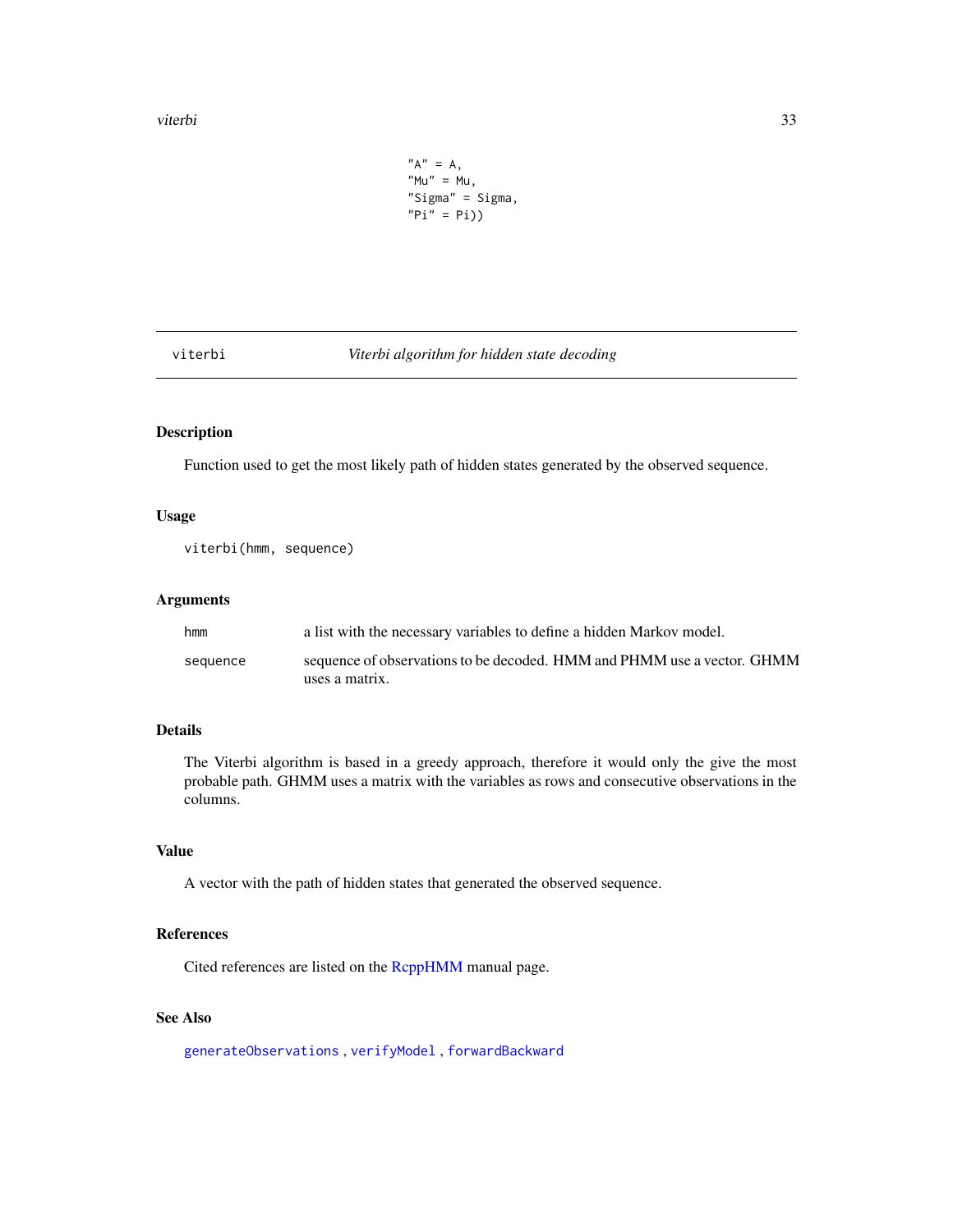```
## Values for a hidden Markov model with categorical observations
# Set the model parameters
n <- c("First","Second")
m <- c("A","T","C","G")
A \leq - matrix(c(0.8, 0.2,0.1,0.9),
            nrow = 2,
            byrow = TRUE)
B <- matrix(c(0.2, 0.2, 0.3, 0.3,
              0.4, 0.4, 0.1, 0.1),
            nrow = 2,byrow = TRUE)
Pi \leq c(0.5, 0.5)params <- list( "Model" = "HMM",
                "StateNames" = n,
                "ObservationNames" = m,
                "A" = A,"B" = B,"Pi" = Pi)HMM <- verifyModel(params)
# Data simulation
set.seed(100)
length <- 100
observationSequence <- generateObservations(HMM, length)
#Sequence decoding
hiddenStates <- viterbi(HMM, observationSequence$Y)
print(hiddenStates)
## Values for a hidden Markov model with discrete observations
n <- c("Low","Normal","High")
A \leq - matrix(c(0.5, 0.3, 0.2, 0.3)0.2, 0.6, 0.2,
              0.1, 0.3, 0.6),
            ncol=length(n), byrow=TRUE)
B <- c(2600, # First distribution with mean 2600
       2700, # Second distribution with mean 2700
       2800) # Third distribution with mean 2800
Pi <- rep(1/length(n), length(n))
HMM.discrete <- verifyModel(list("Model"="PHMM", "StateNames" = n, "A" = A, "B" = B, "Pi" = Pi))
```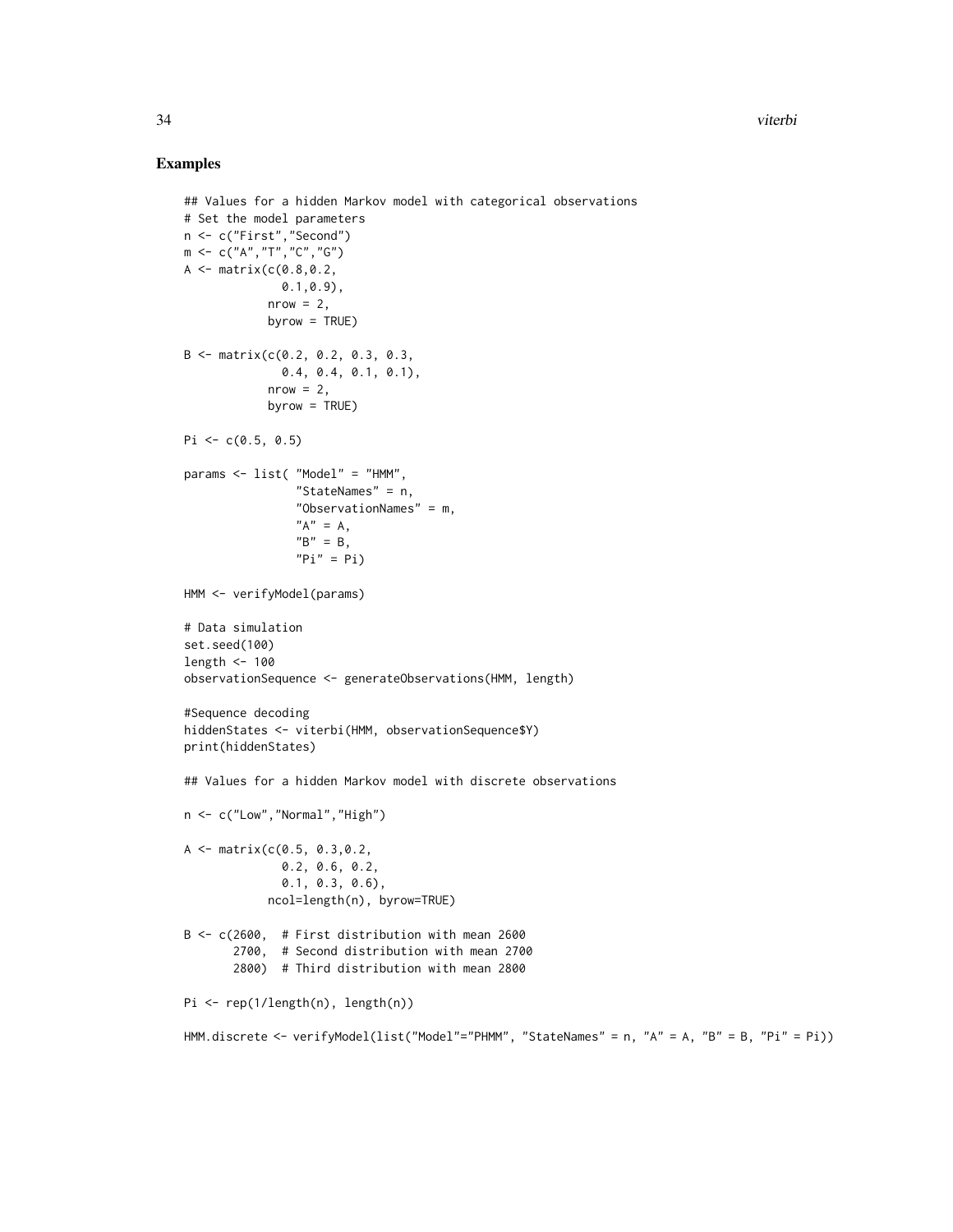#### viterbi 35

```
# Data simulation
set.seed(100)
length <- 100
observationSequence <- generateObservations(HMM.discrete, length)
#Sequence decoding
hiddenStates <- viterbi(HMM.discrete, observationSequence$Y)
print(hiddenStates)
## Values for a hidden Markov model with continuous observations
# Number of hidden states = 3
# Univariate gaussian mixture model
N = c("Low", "Normal", "High")A <- matrix(c(0.5, 0.3,0.2,
              0.2, 0.6, 0.2,
              0.1, 0.3, 0.6),
            ncol= length(N), byrow = TRUE)
Mu \le matrix(c(0, 50, 100), ncol = length(N))
Sigma <- array(c(144, 400, 100), dim = c(1,1, length(N)))Pi <- rep(1/length(N), length(N))
HMM.cont.univariate <- verifyModel(list( "Model"="GHMM",
                              "StateNames" = N,
                               "A" = A,"Mu" = Mu,"Sigma" = Sigma,
                              "Pi" = Pi))
# Data simulation
set.seed(100)
length <- 100
observationSequence <- generateObservations(HMM.cont.univariate, length)
#Sequence decoding
hiddenStates <- viterbi(HMM.cont.univariate, observationSequence$Y)
print(hiddenStates)
## Values for a hidden Markov model with continuous observations
# Number of hidden states = 2
# Multivariate gaussian mixture model
# Observed vector with dimensionality of 3
N = c("X1", "X2")M < -3# Same number of dimensions
Sigma \leq array(0, dim = c(M, M, length(N)))
Sigma[,,1] <- matrix(c(1.0,0.8,0.8,
                       0.8,1.0,0.8,
                       0.8, 0.8, 1.0, ncol = M,
                     byrow = TRUE)
Signa[,, 2] <- matrix(c(1.0, 0.4, 0.6,
```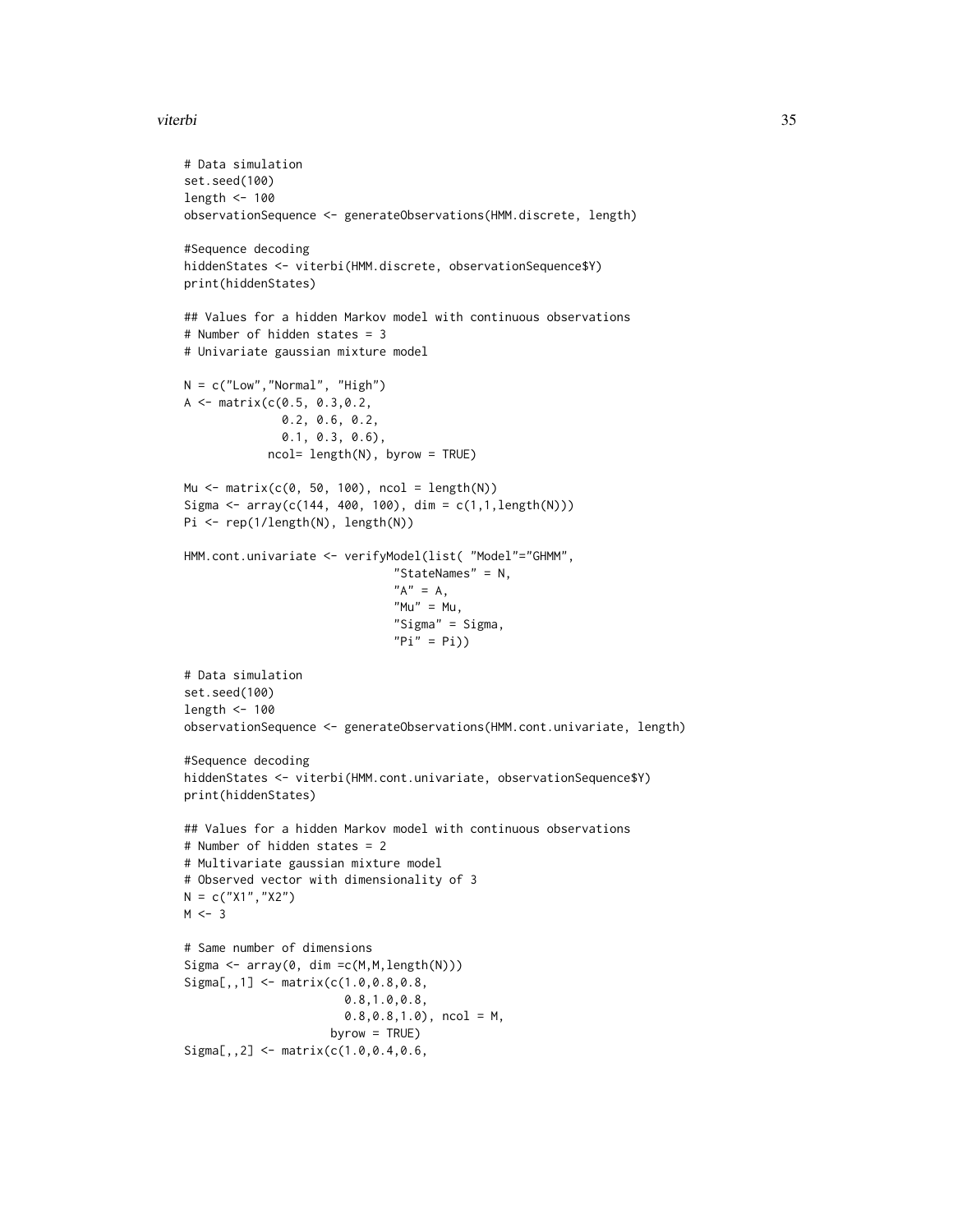36 viterbi

```
0.4,1.0,0.8,
                        0.6, 0.8, 1.0, ncol = M,
                     byrow = TRUE)
Mu \leq matrix(c(0, 5, 5)10, 0,
               5, 10),
             nrow = M,
             byrow = TRUE)
A \leftarrow \text{matrix}(c(0.6, 0.4,0.3, 0.7),
            ncol = length(N),
            byrow = TRUE)
Pi \leq c(0.5, 0.5)HMM.cont.multi <- verifyModel(list( "Model" = "GHMM",
                               "StateNames" = N,
                               "A" = A,M'''' = Mu,
                               "Sigma" = Sigma,
                               "Pi" = Pi)# Data simulation
set.seed(100)
length <- 100
observationSequence <- generateObservations(HMM.cont.multi, length)
#Sequence decoding
hiddenStates <- viterbi(HMM.cont.multi, observationSequence$Y)
print(hiddenStates)
```